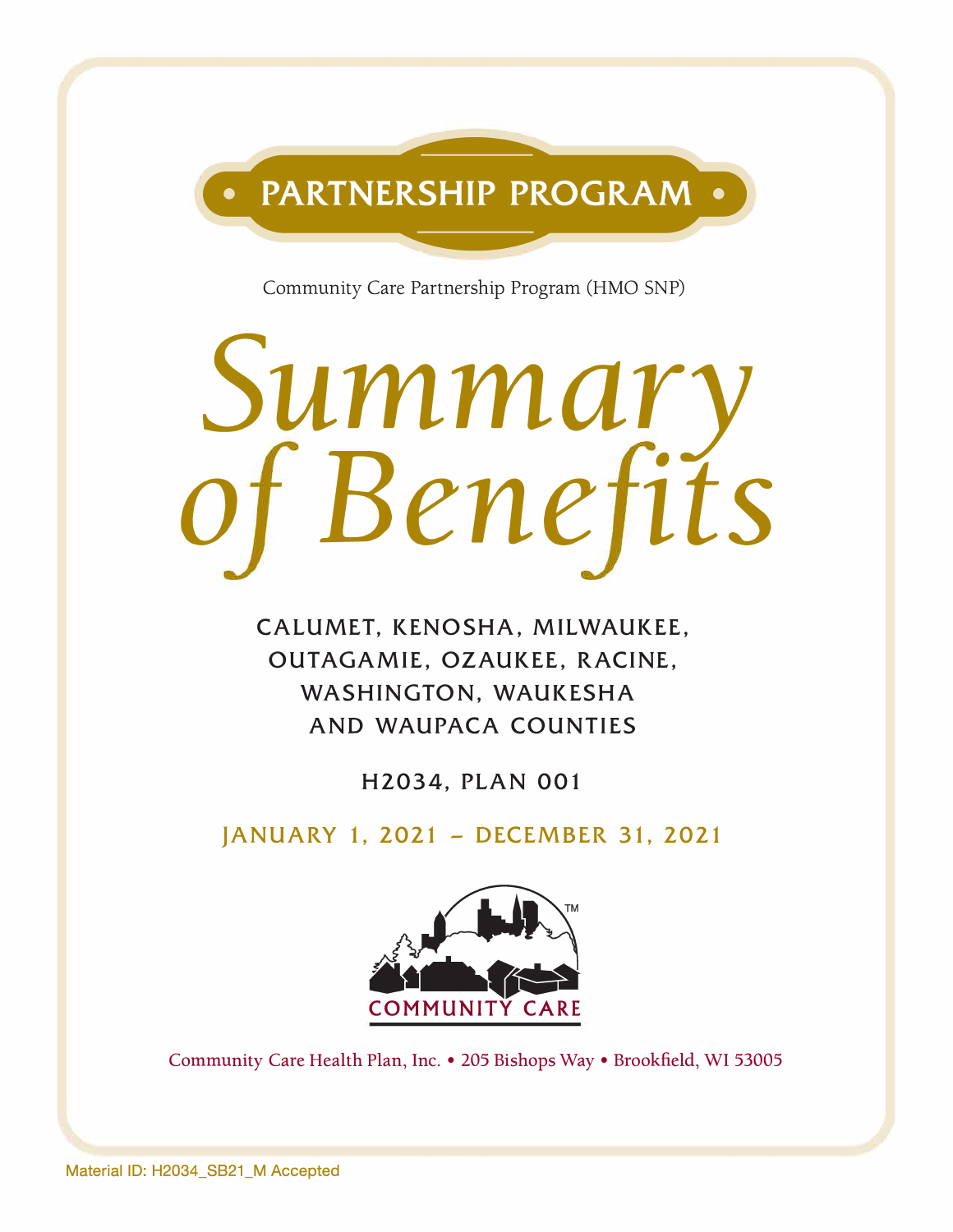## **Summary of Benefits**

## **Community Care Family Care Partnership Program**

## **(HMO SNP)(Community Care)**

#### **H2034, Plan 001**

## **This is a summary of drug, health and long-term care services covered by Community Care Family Care Partnership Program (HMO SNP)(Community Care) January 1, 2021 – December 31, 2021**.

Community Care is a Coordinated Care Plan with a Medicare Advantage Contract and a contract with the Wisconsin Department of Health Services (DHS) for the Medicaid Program. Enrollment in Community Care depends on contact renewal. Enrollment is available to anyone who has both Medical Assistance from the State and Medicare and is functionally eligible as determined by the Wisconsin Long-Term Care Functional Screen.

The formulary, pharmacy and/or provider network may change at any time. You will receive notice when necessary.

The benefit information is a summary of what we cover and what you pay. It does not list every service that we cover or list every limitation or exclusion. A complete list of services is found in the "Evidence of Coverage" (EOC). You can find the EOC on the Community Care website at [www.communitycareinc.org](http://www.communitycareinc.org/) or request a copy of the EOC by contacting your care team or Customer Service at 1-866-992-6600 toll free. TTY users should call 711.

To join Community Care you must be entitled to Medicare Part A, be enrolled in Medicare Part B and live in our service area. Our service area includes the following counties in Wisconsin: Calumet, Kenosha, Milwaukee, Outagamie, Ozaukee, Racine, Washington, Waukesha and Waupaca Counties.

Community Care has a network of doctors, hospitals, pharmacies and other providers. Except in emergencies, if you use the providers that are not in our network, the plan may not pay for these services. If you are an Indian member, you are permitted to obtain covered services from out-ofnetwork Indian health care providers.

H2034 SB21\_M Accepted DHS Approved:10/05/2020

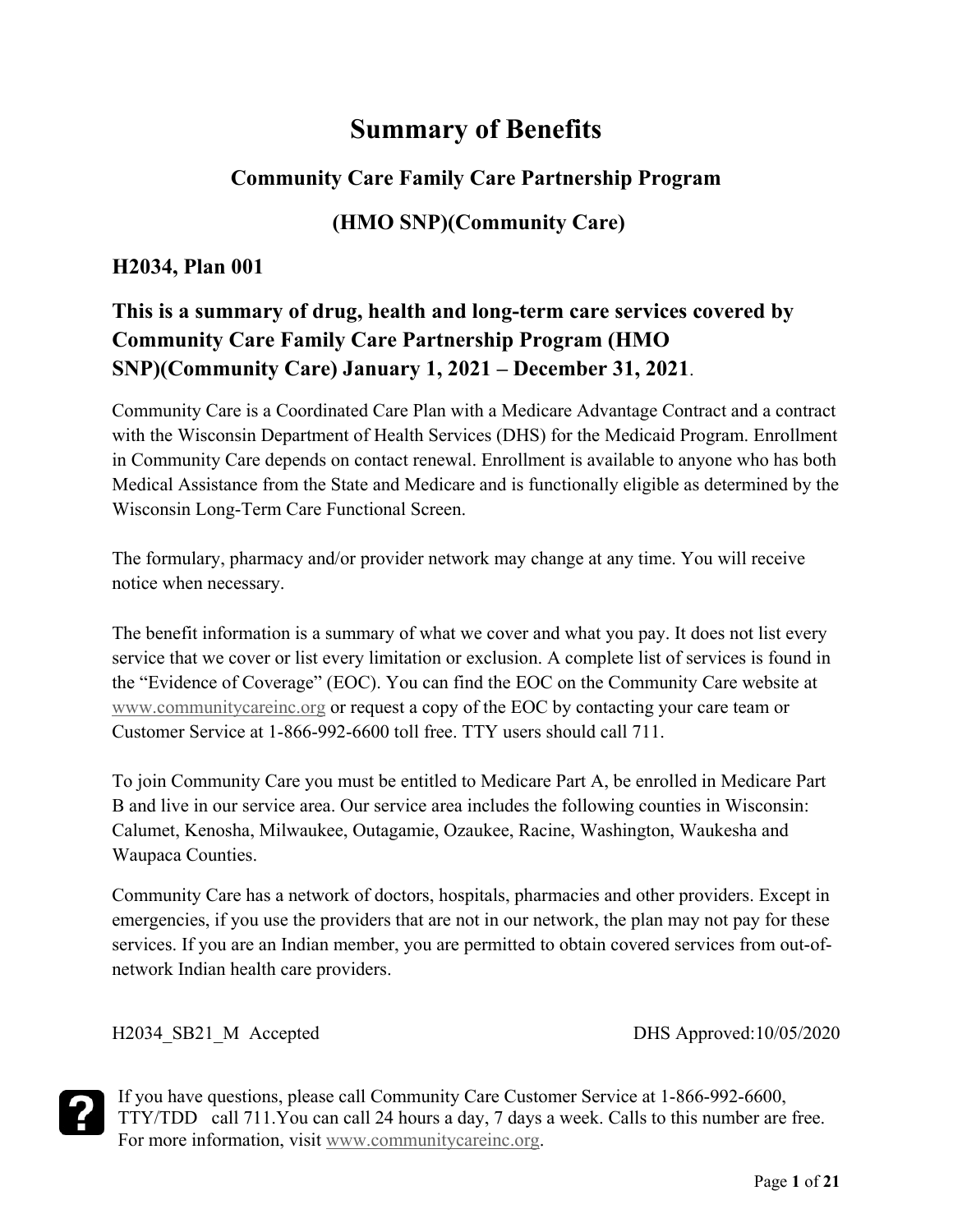For coverage and costs of Original Medicare, look in your current **"Medicare & You"**  handbook. View it online at www.medicare.gov or get a copy by calling 1-800-MEDICARE (1- 800-633-4227).TTY users should call 1-877-486-2048.

If you need this document in another format, please contact your team.

Thank you for your interest in Community Care's Family Care Partnership Program (HMO SNP). Our plan is offered by Community Care, a Medicare Advantage Health Maintenance Organization (HMO) Special Needs Plan (SNP) that contracts with the Center for Medicare & Medicaid Services (CMS) and the Wisconsin Department of Health Services (DHS). This plan is designed for people who meet specific enrollment criteria.

H2034\_SB21\_M Accepted DHS Approved:10/05/2020

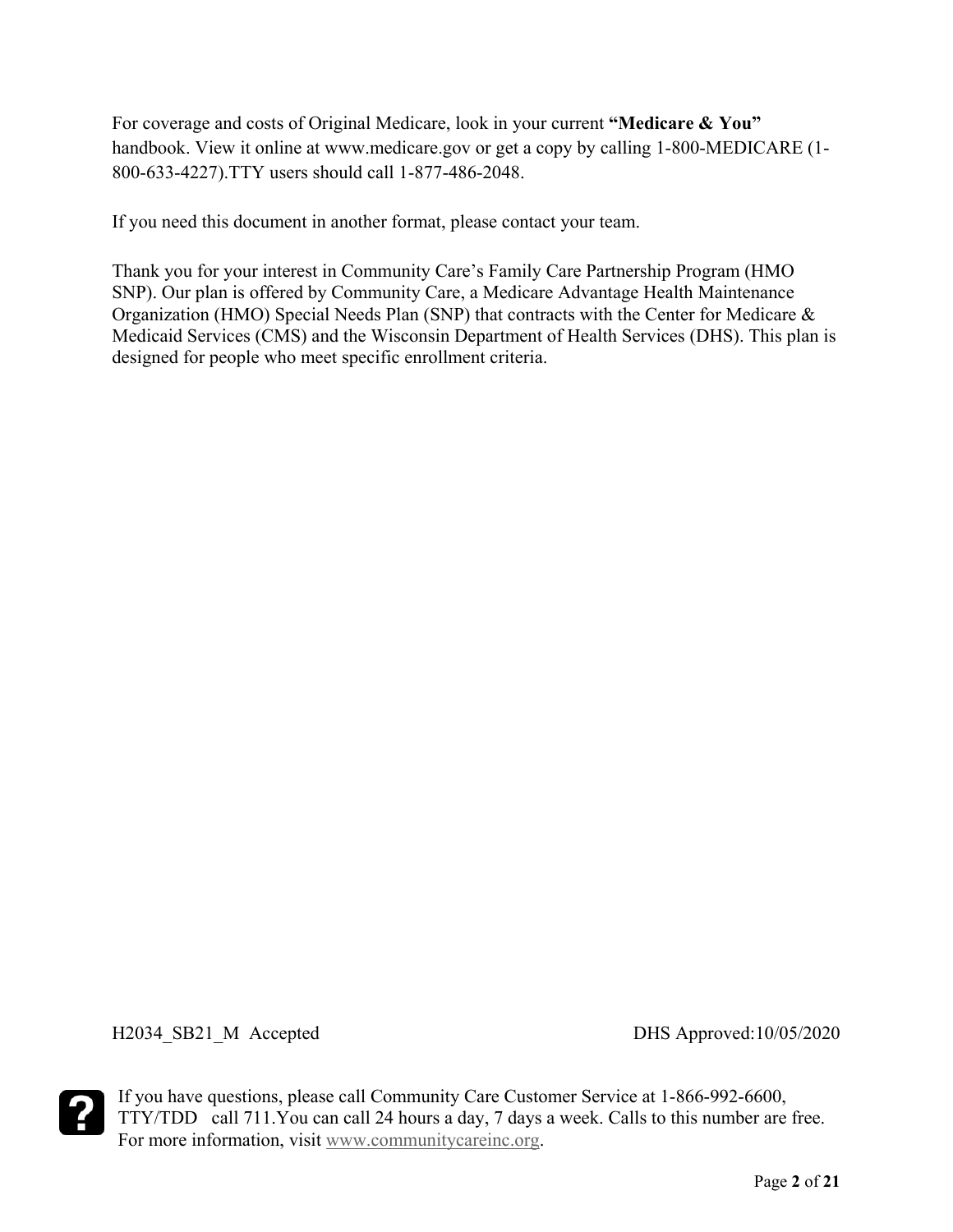You are eligible for our plan as long as:

- You have both Medicare Part A and Medicare Part B (Section 2.2 tells you about Medicare Part A and Medicare Part B)
- *-- and --* You live in our geographic service area (Section 2.3 below describes our service area).
- -- *and* -- you are a United States citizen or are lawfully present in the United States
- *-- and --* You meet the special eligibility requirements described below.

#### **Special eligibility requirements for our plan**

Our plan is designed to meet the needs of people who receive certain Medicaid benefits. (Medicaid is a joint Federal and state government program that helps with medical costs for certain people with limited incomes and resources.) To be eligible for our plan you must be eligible for Medicare and Full Medicaid Benefits.

#### **Who can join Community Care Family Care Partnership?**

You are eligible for membership in our plan as long as you meet the special eligibility requirements described below.

- Be at least 18 years old;
- Be a frail elder or an adult with physical or developmental disabilities;
- Are a resident of Calumet, Kenosha, Milwaukee, Outagamie, Ozaukee, Racine, Washington, Waukesha or Waupaca County in the State of Wisconsin;
- Are functionally eligible as determined via the Wisconsin Adult Long-term Care Functional Screen;
- You must be enrolled in Medicare Parts A, B, and D; and
- You must be enrolled in the Family Care Partnership program with Community Care as your managed care organization.

You may have a monthly "Cost Share" that you must pay to remain eligible for Wisconsin Medicaid and Community Care. Your county Income Maintenance agency determines your Cost Share amount. Call Customer Service for more information (see chapter two for listing of phone numbers).

To find out if you are eligible to join contact the Aging and Disability Resource Center (ADRC) for your county. You can find a list of the ADRCs and their phone numbers at the end of this booklet. Please remember you **must** contact the ADRC in your county to enroll. **That is the only way to enroll in Community Care's Partnership Program.**

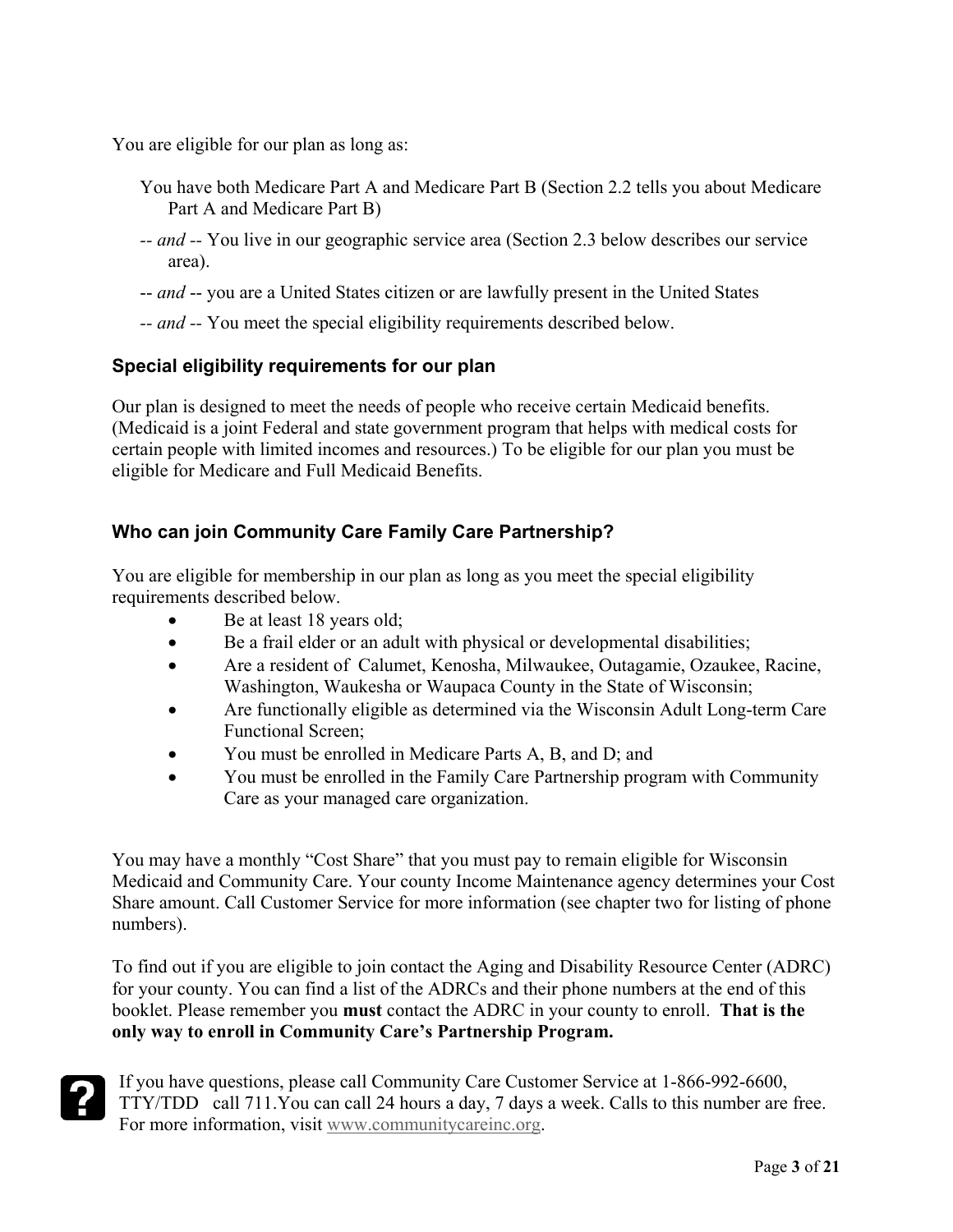#### **YOU HAVE CHOICES IN YOUR HEALTH CARE**

You can choose from different Medicare options.

One choice is to get your Medicare benefits through Original Medicare (fee-for-service Medicare). Original Medicare is run directly by the Federal government.

Another choice is to get your Medicare benefits by joining a Medicare health plan (such as Community Care's Partnership Program (HMO SNP)). Our members receive all of the benefits that the Original Medicare Plan offers. We also offer more benefits, which may change from year to year.

You make the choice. No matter what you decide, you are still in the Medicare Program

If you want to compare our plan with other Medicare health plans, ask the other plans for their Summary of Benefits booklets. Or, use the Medicare Plan Finder on [http://www.medicare.gov.](http://www.medicare.gov/)

If you want to know more about the coverage and costs of Original Medicare, look in your current "Medicare & You" handbook. View it online at http://www.medicare.gov or get a copy by calling 1-800-MEDICARE (1-800-633-4227), 24 hours a day, 7 days a week. TTY users should call 1-877-486-2048.

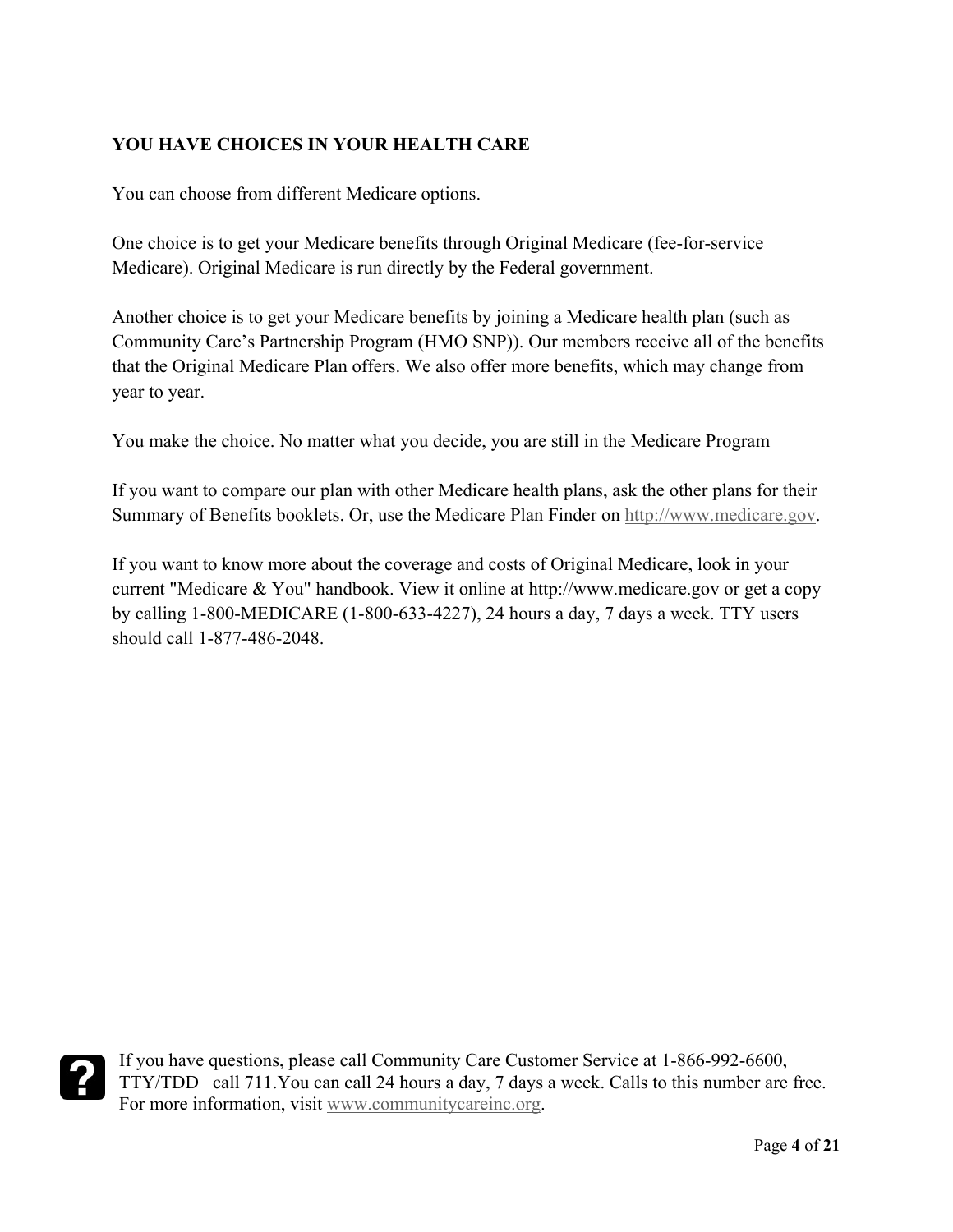| <b>Premiums and Benefits</b>                                                     | <b>Community Care</b><br><b>Family Care</b><br><b>Partnership Program</b><br>(HMO SNP) | What you should know                                                                                                                                                                                                        |
|----------------------------------------------------------------------------------|----------------------------------------------------------------------------------------|-----------------------------------------------------------------------------------------------------------------------------------------------------------------------------------------------------------------------------|
| Monthly Plan Premium                                                             | You pay \$0                                                                            | You must continue to pay your Medicare<br>Part B premium, unless your Part B<br>premium is paid for you by Medicaid.                                                                                                        |
| Deductible                                                                       | You pay \$0                                                                            | This plan does not have a deductible.                                                                                                                                                                                       |
| Maximum Out-of-Pocket<br>Responsibility (does not<br>include prescription drugs) | Because you have<br>Medicaid, you pay \$0                                              | All Medicare health plans have yearly limits<br>on members' out-of-pocket costs for<br>medical and hospital care. Medicaid pays<br>those costs on your behalf.                                                              |
| <b>Inpatient Hospital</b><br>Coverage                                            | You pay \$0                                                                            | Because you have Medicaid, you are<br>covered for an unlimited number of days<br>each benefit period.<br>Prior authorization may be required.<br>Contact your Team for details.                                             |
| <b>Outpatient Hospital</b><br>Coverage                                           | You pay \$0                                                                            | Prior authorization may be required<br>Contact your Team for details.                                                                                                                                                       |
| <b>Doctor Visits</b><br>Primary Care Providers &<br>Specialist                   | You pay \$0                                                                            | Prior authorization may be required.<br>Contact your Team for details.                                                                                                                                                      |
| Preventive care                                                                  | You pay \$0                                                                            | Prior authorization may be required.<br>Contact your Team for details.                                                                                                                                                      |
| <b>Emergency Care</b>                                                            | You pay \$0                                                                            | Contact your Team after receiving<br>emergency care.<br>Emergency care is not covered outside of<br>the US and its territories.                                                                                             |
| <b>Urgently Needed Services</b>                                                  | You pay \$0                                                                            | Contact your Team after receiving urgently<br>needed services.<br>Urgently needed services are immediate<br>care, not emergency care.<br>Urgently needed services are not covered<br>outside of the US and its territories. |

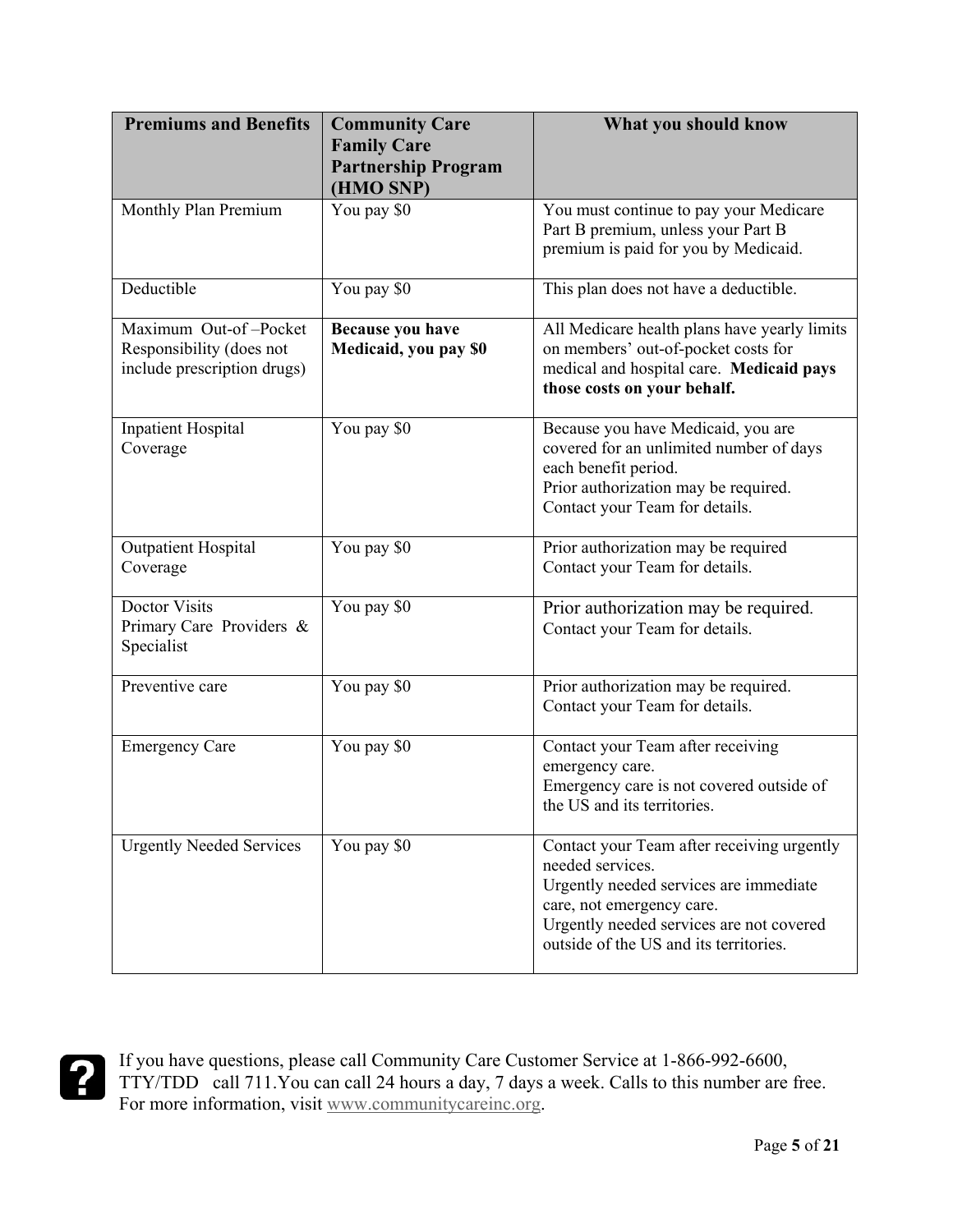| <b>Premiums and Benefits</b>                                                                                                                                                    | <b>Community Care</b><br><b>Family Care</b><br><b>Partnership Program</b><br>(HMO SNP) | What you should know                                                                                                                                                                  |
|---------------------------------------------------------------------------------------------------------------------------------------------------------------------------------|----------------------------------------------------------------------------------------|---------------------------------------------------------------------------------------------------------------------------------------------------------------------------------------|
| Diagnostic Services/<br>Labs/ Imaging<br>Diagnostic<br>$\bullet$<br>radiology service<br>(e.g., MRI)<br>Lab services<br>Diagnostic tests<br>and procedures<br>Outpatient x-rays | You pay \$0                                                                            | Prior authorization may be required.<br>Contact your Team for details.                                                                                                                |
| <b>Hearing Services</b><br>Hearing exam<br>Hearing aid                                                                                                                          | You pay \$0                                                                            | Prior authorization may be required.<br>Contact your Team for details.                                                                                                                |
| <b>Dental Services</b><br>Oral exam &<br>Cleaning<br>Fillings<br>٠<br>Complete dentures                                                                                         | You pay \$0                                                                            | Because you have Medicaid, many dental<br>services, including preventative dental<br>services, are covered.<br>Prior authorization may be required.<br>Contact your Team for details. |
| <b>Vision Services</b>                                                                                                                                                          | You pay \$0                                                                            | Prior authorization may be required.<br>Contact your Team for details.                                                                                                                |
| <b>Mental Health Services</b><br>Inpatient visit<br>Outpatient group<br>therapy visit<br>Outpatient<br>individual<br>therapy visit                                              | You pay \$0                                                                            | Prior authorization may be required.<br>Contact your Team for details.                                                                                                                |
| <b>Skilled Nursing Facility</b>                                                                                                                                                 | You pay \$0                                                                            | Because you have Medicaid, you are<br>covered for an unlimited number of days<br>each benefit period.<br>Prior authorization may be required.<br>Contact your Team for details.       |
| Physical Therapy                                                                                                                                                                | You pay \$0                                                                            | Prior authorization may be required.<br>Contact your Team for details.                                                                                                                |

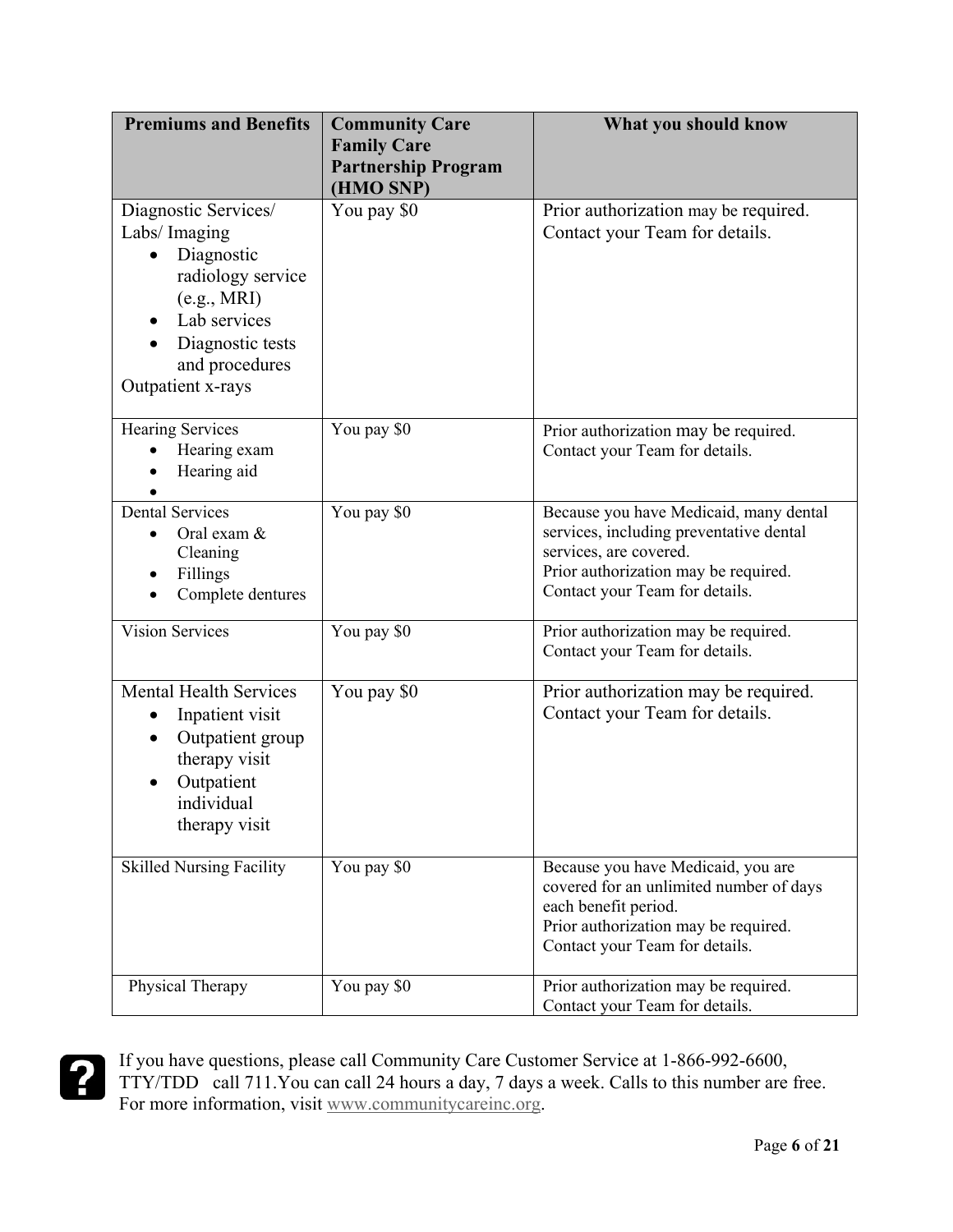| <b>Premiums and Benefits</b>     | <b>Community Care</b>                | What you should know                         |
|----------------------------------|--------------------------------------|----------------------------------------------|
|                                  | <b>Family Care</b>                   |                                              |
|                                  | <b>Partnership Program</b>           |                                              |
|                                  | (HMO SNP)                            |                                              |
| Ambulance                        | You pay \$0                          | Because you have Medicaid, ambulance         |
|                                  |                                      | services may be covered.                     |
|                                  |                                      | Prior authorization is required.             |
|                                  |                                      | Contact your Team for details.               |
| Transportation                   | You pay \$0                          | Because you have Medicaid, routine           |
|                                  |                                      | transportation may be covered.               |
|                                  |                                      | Prior authorization is required.             |
|                                  |                                      | Contact your Team for details                |
| Medicare Part B Drugs            | You pay \$0                          | Because you have Medicaid and are            |
|                                  |                                      | enrolled in Partnership, prior authorization |
|                                  |                                      | may be required.                             |
|                                  |                                      | The Formulary lists drugs that require prior |
|                                  |                                      | authorization.                               |
|                                  |                                      | Contact your Team for details.               |
| <b>Ambulatory Surgery Center</b> | You pay \$0                          | Because you have Medicaid, the ambulatory    |
|                                  |                                      | surgery center may be covered.               |
|                                  |                                      | Prior authorization is required.             |
|                                  |                                      | Contact your Team for details.               |
|                                  | <b>Outpatient Prescription Drugs</b> |                                              |
| Medicare Part D drugs            | You pay \$0                          | Because you have Medicaid and are            |
|                                  |                                      | enrolled in Partnership,                     |
|                                  |                                      | YOU HAVE NO COPAY ON                         |
|                                  |                                      | PRESCRIPTION DRUGS.                          |
|                                  |                                      | Prior authorization may be required.         |
|                                  |                                      | The Formulary lists drugs that require prior |
|                                  |                                      | authorization.                               |
|                                  |                                      | Contact your Team for details.               |
|                                  |                                      | Some over-the-counter (OTC) drugs are        |
|                                  |                                      | covered by Medicaid.                         |

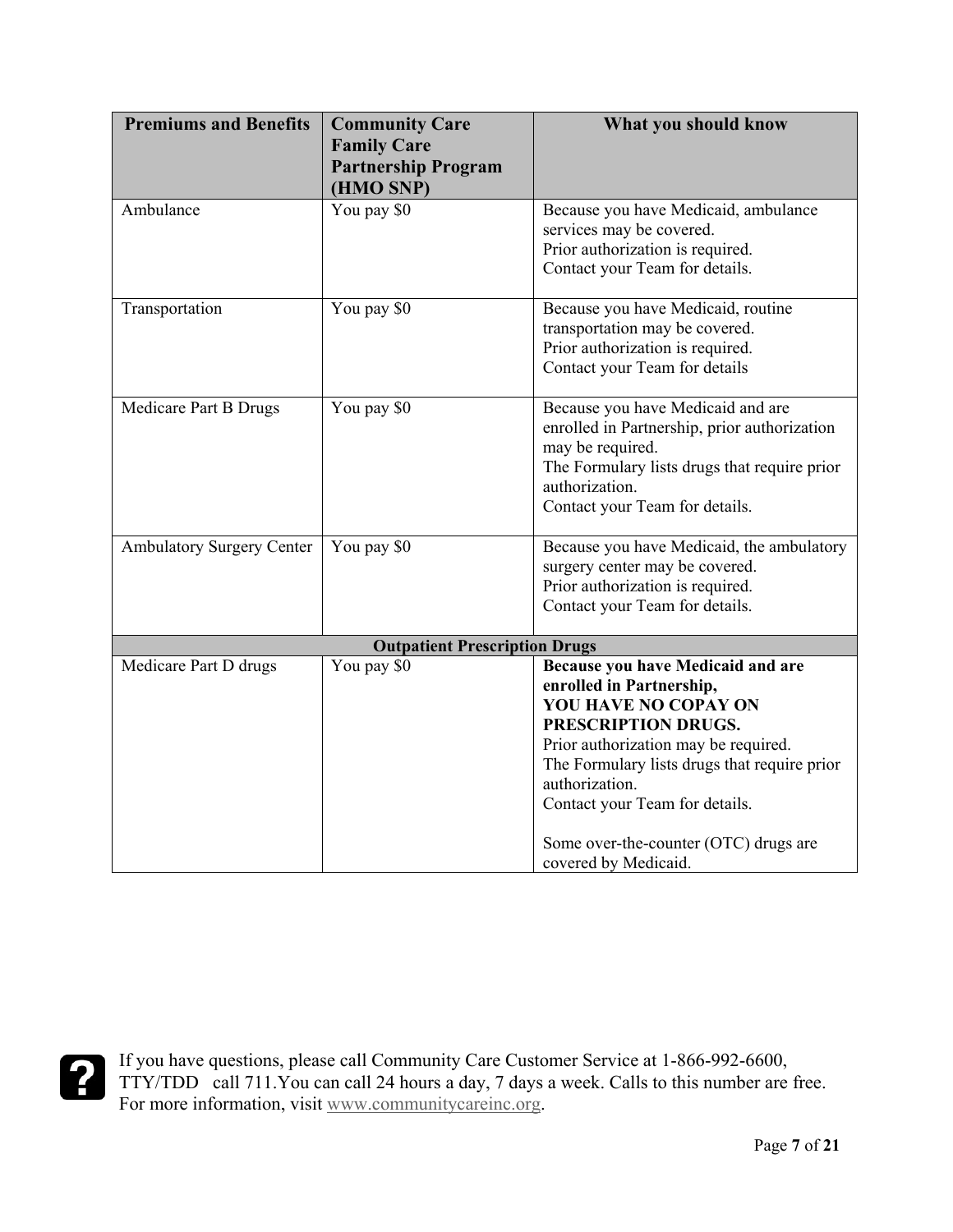In 2021, Community Care will offer the following additional Medicare benefit:

| <b>Benefit</b>                                           | <b>Community Care Family</b><br><b>Care Partnership Program</b><br>(HMO SNP) | What you should know                                                                                                      |
|----------------------------------------------------------|------------------------------------------------------------------------------|---------------------------------------------------------------------------------------------------------------------------|
| Over the Counter (OTC) Card<br>with \$15 per month limit | You pay \$0                                                                  | Over the Counter (OTC) Card<br>with \$15 per month limit is<br>covered as an additional<br>Medicare benefit.              |
|                                                          |                                                                              | OTC card with \$15 per month<br>limit will be provided if<br>determined necessary by a<br>qualified health care provider. |
|                                                          |                                                                              | Authorization is required.<br>There is no cost for this                                                                   |
|                                                          |                                                                              | service.                                                                                                                  |

If you want to know more about the coverage and costs of Original Medicare, look in your current **"Medicare & You"** handbook. View it online at [http://www.medicare.gov](http://www.medicare.gov/) or get a copy by calling 1- 800-MEDICARE (1-800-633-4227), 24 hours a day, 7 days a week. TTY users should call 1-877-486- 2048.

This document may be available in other formats such as Braille, large print or audio. This document may be available in a non-English language. For additional information, call Customer Service at 1-866-992- 6600 toll free. Customer service has free language interpreter services available for non-English speakers.

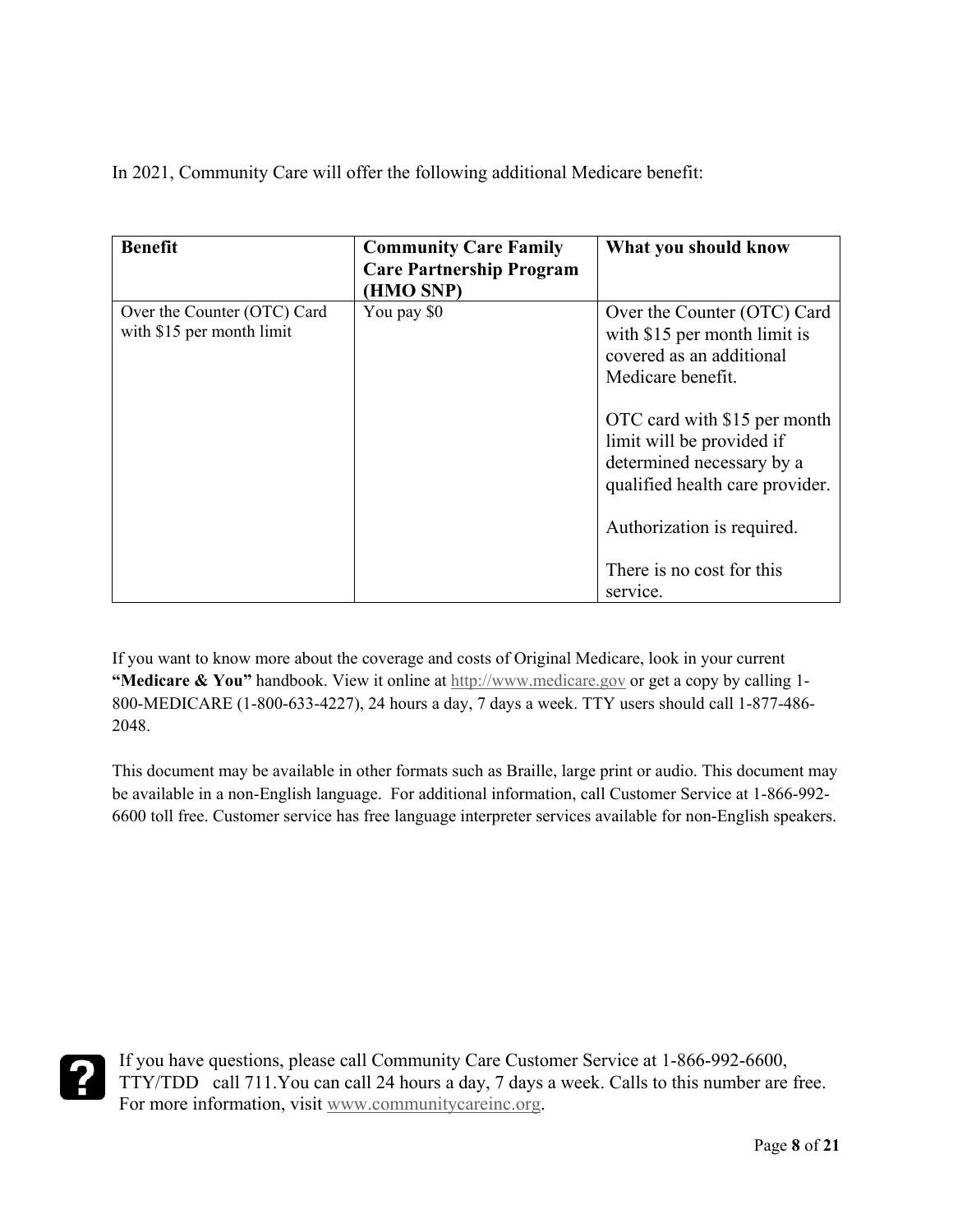## **Summary of Medicaid-Covered Benefits Section**

Medicaid covers the benefits described below. For each benefit listed below, you can see what Wisconsin Medicaid covers and what our plan covers.

| <b>Benefit</b>                                     | <b>Medicaid</b>                                    | <b>Community Care Family Care</b><br><b>Partnership Program (HMO</b><br><b>SNP)</b> Benefits |
|----------------------------------------------------|----------------------------------------------------|----------------------------------------------------------------------------------------------|
| <b>MEDICAID SERVICES</b>                           |                                                    |                                                                                              |
| Alcohol and Other<br>Drug Abuse (AODA)<br>Services | Full coverage - \$.50-\$3 copay per<br>service     | Prior Authorization may be<br>required.<br>\$0 copay                                         |
| <b>Audiology Services</b>                          | Full coverage - \$.50-\$3 copay per<br>service     | Prior Authorization may be<br>required.<br>\$0 copay                                         |
| Case Management<br>Services (Targeted)             | Full coverage. No copay.                           | Prior Authorization may be<br>required.<br>\$0 copay                                         |
| Chiropractic Services                              | Full coverage - \$.50-\$3 copay per<br>service     | Prior Authorization may be<br>required.<br>\$0 copay                                         |
| <b>Dental Services</b>                             | Full coverage - \$.50 to \$3 copay per<br>service. | Prior Authorization may be<br>required.<br>\$0 copay                                         |
| Diagnostic Testing                                 | Full coverage - \$.50 to \$3 copay per<br>service. | Prior Authorization may be<br>required.<br>\$0 copay                                         |
| Dialysis Services                                  | Full coverage. No copay.                           | Prior Authorization may be<br>required.<br>\$0 copay                                         |
| Durable Medical<br>Equipment and                   | Full coverage.                                     | Prior Authorization may be<br>required.                                                      |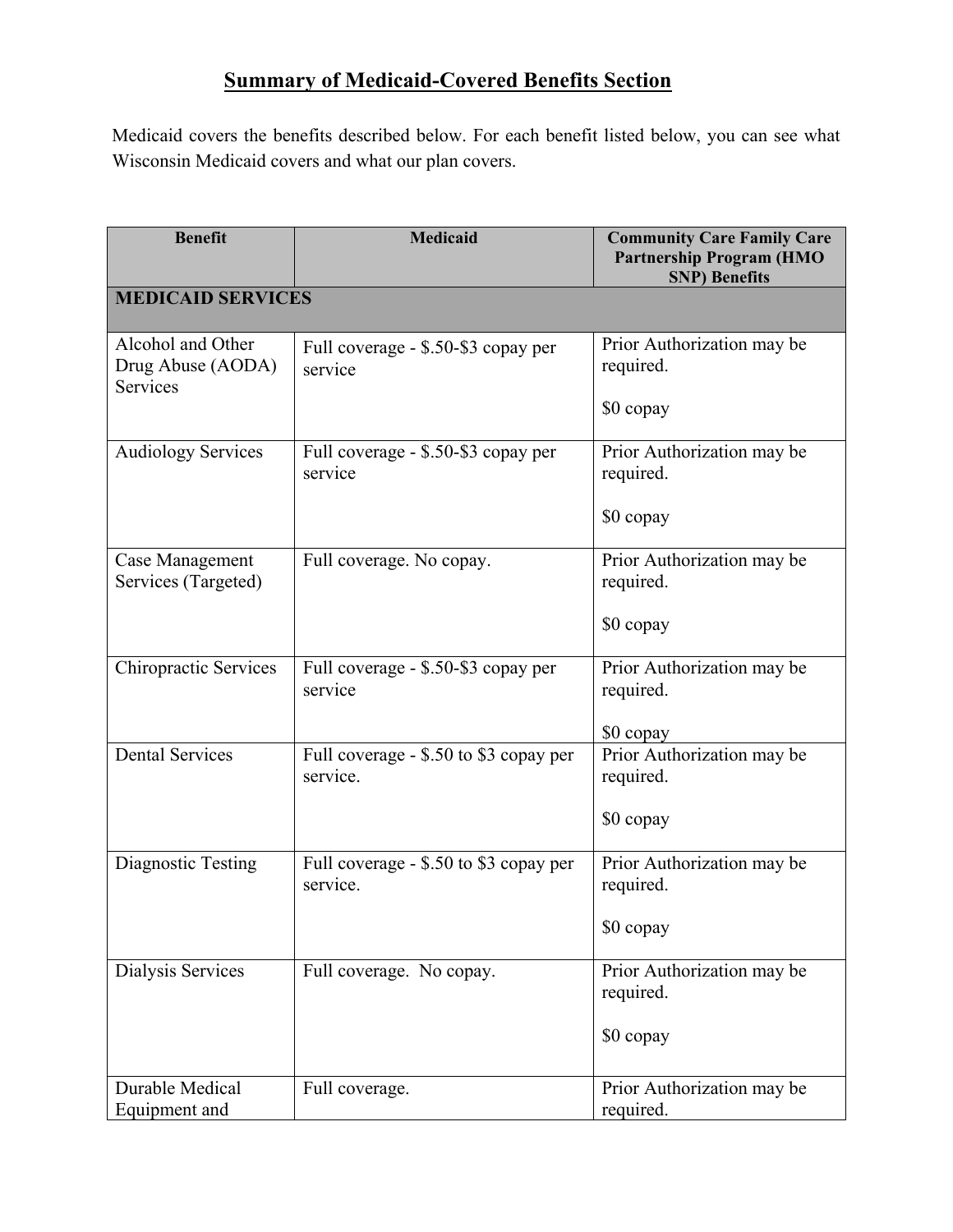| <b>Benefit</b>                                                                    | <b>Medicaid</b>                                                                                                                                                                                                                                                                                                                                                              | <b>Community Care Family Care</b><br><b>Partnership Program (HMO</b><br><b>SNP)</b> Benefits                                                                                                     |
|-----------------------------------------------------------------------------------|------------------------------------------------------------------------------------------------------------------------------------------------------------------------------------------------------------------------------------------------------------------------------------------------------------------------------------------------------------------------------|--------------------------------------------------------------------------------------------------------------------------------------------------------------------------------------------------|
| <b>Medical Supplies</b>                                                           | \$0.50 to \$3 copay per item.<br>Rental items are not subject to copay.                                                                                                                                                                                                                                                                                                      | \$0 copay                                                                                                                                                                                        |
| Drugs (prescription)                                                              | Coverage of generic and brand name<br>prescription drugs, and some over-<br>the-counter (OTC) drugs.<br>Copay:<br>\$0.50 for OTC drugs<br>\$1 for generic drugs<br>\$3 for brand<br>Copays are limited to \$12 per<br>member, per provider, per month.<br>OTCs are excluded from this \$12<br>maximum.<br>Limit of five opioid prescription fills<br>per month.<br>\$0 copay | Prior Authorization may be<br>required.<br>You pay \$0 for covered drugs.<br><b>Because you have Medicaid</b><br>and are enrolled in<br>Partnership, you have no<br>copay on prescription drugs. |
| Home Care Services<br>(Home Health, Private<br>Duty Nursing and<br>Personal Care) | Full coverage of Private duty<br>nursing, home health services, and<br>personal care.<br>No copay.                                                                                                                                                                                                                                                                           | Prior Authorization may be<br>required.<br>\$0 copay                                                                                                                                             |
| <b>Hospice Care Services</b>                                                      | Full coverage. No copay.                                                                                                                                                                                                                                                                                                                                                     | Prior Authorization may be<br>required.<br>\$0 copay                                                                                                                                             |
| Hospital Services -<br>Inpatient and<br>Outpatient                                | Full coverage. No copays.                                                                                                                                                                                                                                                                                                                                                    | Prior Authorization may be<br>required.<br>\$0 copay                                                                                                                                             |
| Mental Health<br>Services                                                         | \$0.50 to \$3 copay per service,<br>limited to the first 15 hours or \$825                                                                                                                                                                                                                                                                                                   | Prior Authorization may be<br>required.                                                                                                                                                          |

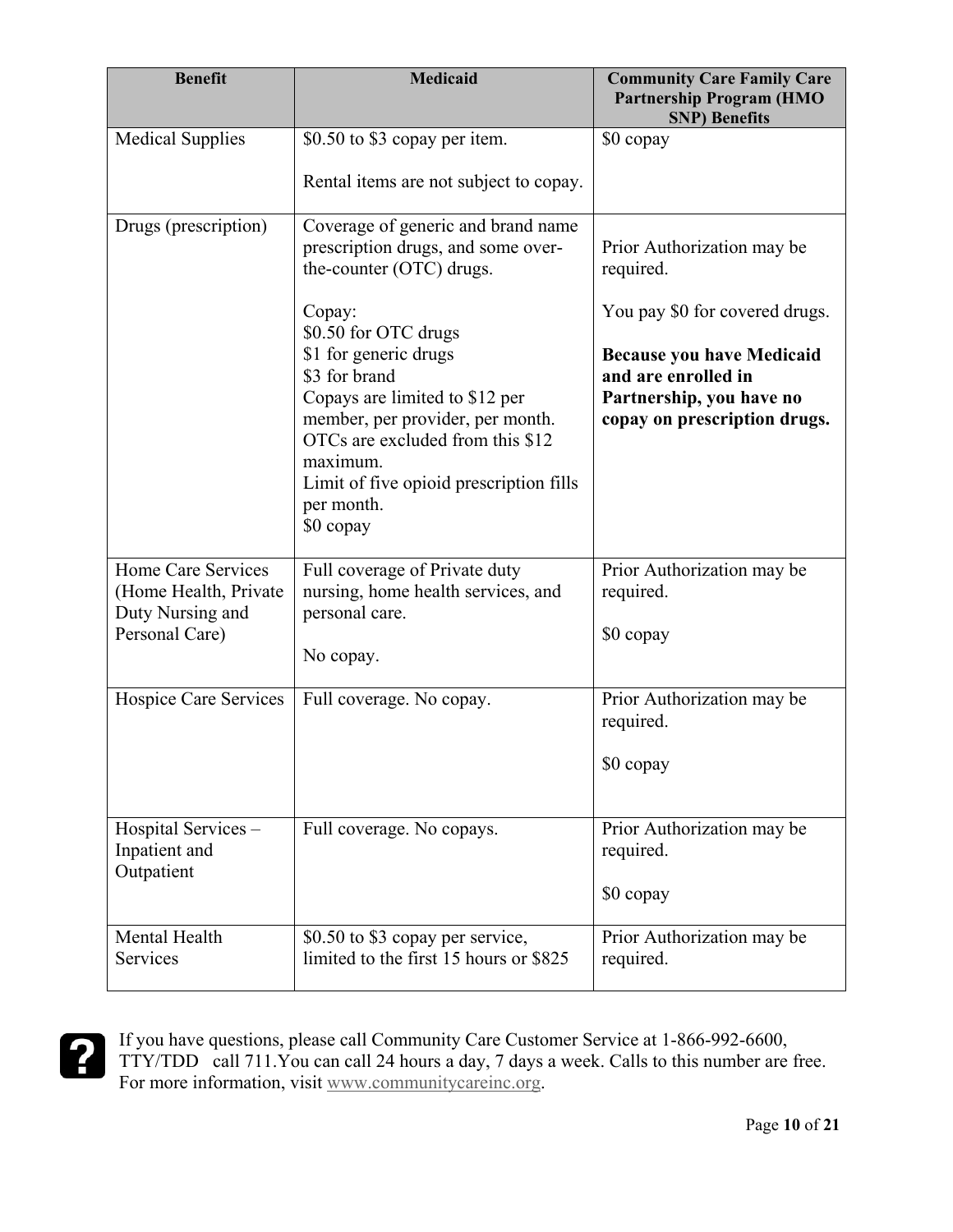| <b>Benefit</b>                                              | <b>Medicaid</b>                                                                                           | <b>Community Care Family Care</b><br><b>Partnership Program (HMO</b><br><b>SNP)</b> Benefits |
|-------------------------------------------------------------|-----------------------------------------------------------------------------------------------------------|----------------------------------------------------------------------------------------------|
|                                                             | of services, whichever comes first,<br>provided per calendar year.                                        | \$0 copay                                                                                    |
|                                                             | Copays are not required when<br>services are provided in a hospital<br>setting.                           |                                                                                              |
| Nursing Home<br><b>Services</b>                             | Full Coverage.                                                                                            | Prior Authorization may be<br>required.                                                      |
|                                                             | \$0 copay                                                                                                 | Members are required to pay<br>nursing home patient liability.                               |
| Physician Services<br>(May include:<br>Physician            | Full coverage, including laboratory<br>and radiology.                                                     | Prior Authorization may be<br>required.                                                      |
| Assistants<br>Nurse<br>Practitioners                        | \$0.50 to \$3 copay per service limited<br>to \$30 per provider per calendar year.                        | \$0 copay                                                                                    |
| Rural Health<br>Clinics)                                    | (No copay for emergency services,<br>preventive services, anesthesia or<br>clozapine management.)         |                                                                                              |
| <b>Podiatry Services</b>                                    | Full coverage $-$ \$0.50 to \$3 copay<br>per service; limited to \$30 per<br>provider per calendar year.  | Prior Authorization may be<br>required.                                                      |
|                                                             |                                                                                                           | \$0 copay                                                                                    |
| Respiratory Care for<br>Ventilator - Assisted<br>Recipients | Full Coverage.                                                                                            | Prior Authorization may be<br>required.                                                      |
|                                                             | \$0 copay                                                                                                 | \$0 copay                                                                                    |
| Transportation-<br>Ambulance,<br>Specialized Medical        | Full coverage of emergency and non-<br>emergency transportation to and<br>from a certified provider for a | Prior Authorization may be<br>required.                                                      |
| Vehicle (SMV),<br>Common Carrier                            | covered service.                                                                                          | \$0 copay                                                                                    |
|                                                             | \$2 copay for non-emergency<br>ambulance trips                                                            |                                                                                              |

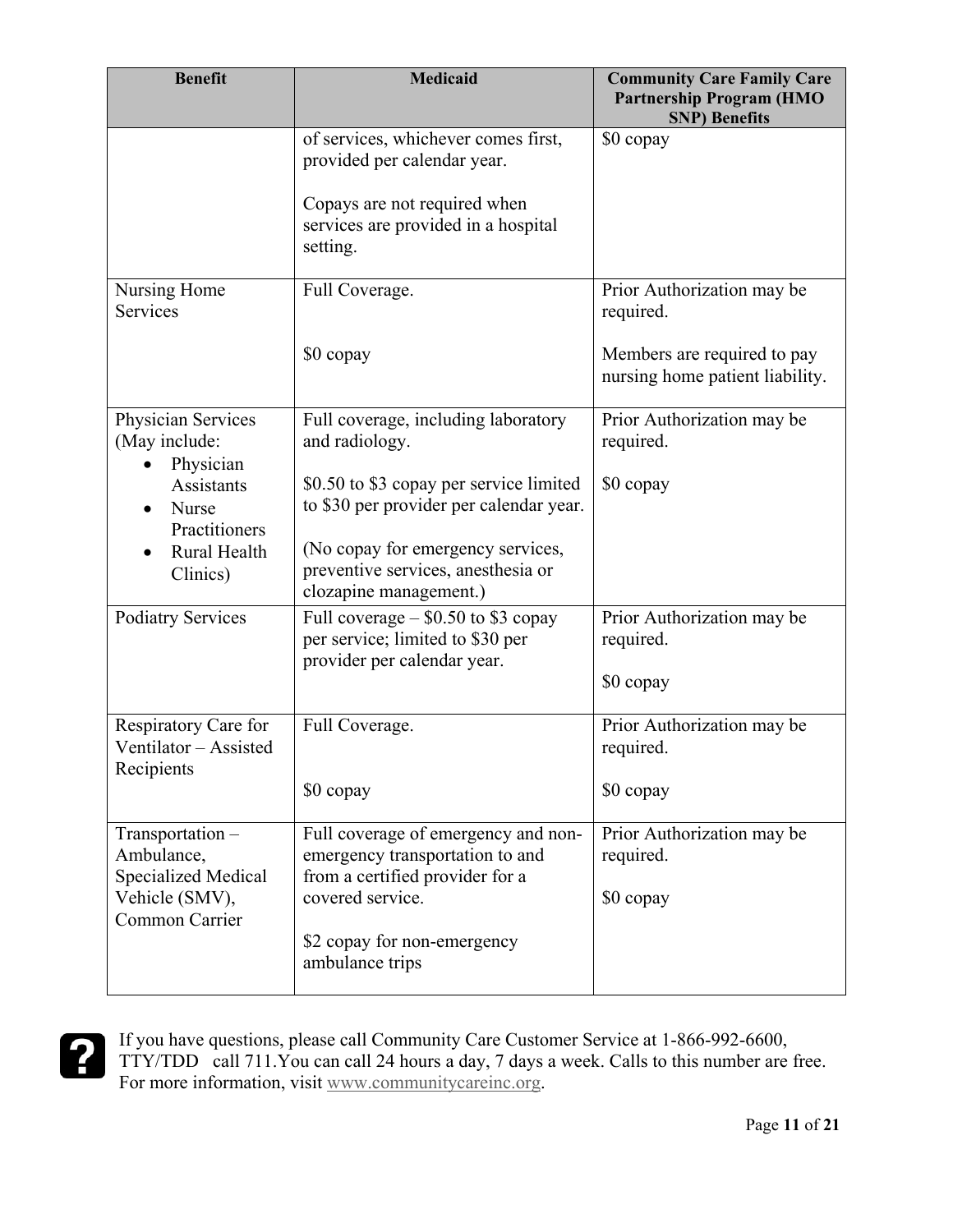| <b>Benefit</b>                                         | <b>Medicaid</b>                                                                                                                                                                 | <b>Community Care Family Care</b><br><b>Partnership Program (HMO</b><br><b>SNP)</b> Benefits |
|--------------------------------------------------------|---------------------------------------------------------------------------------------------------------------------------------------------------------------------------------|----------------------------------------------------------------------------------------------|
|                                                        | \$1 copay per trip for transportation<br>by Specialized Medical Vehicle<br>(SMV)                                                                                                |                                                                                              |
|                                                        | No copay for transportation by<br>common carrier or emergency<br>ambulance                                                                                                      |                                                                                              |
| Therapy – Physical<br>Therapy,<br>Occupational Therapy | Full coverage -\$0.50 to \$3 copay per<br>service.                                                                                                                              | Prior Authorization may be<br>required.                                                      |
| and Speech and<br>Language Pathology                   | Copay obligation limited to the first<br>30 hours or \$1500, whichever occurs<br>first, during one calendar year (copay<br>limits calculated separately for each<br>discipline) | \$0 copay                                                                                    |
| <b>Vision Care Services</b>                            | Full coverage including eyeglasses -<br>\$0.50 to \$3 copay per service.                                                                                                        | Prior Authorization may be<br>required.<br>\$0 copay                                         |

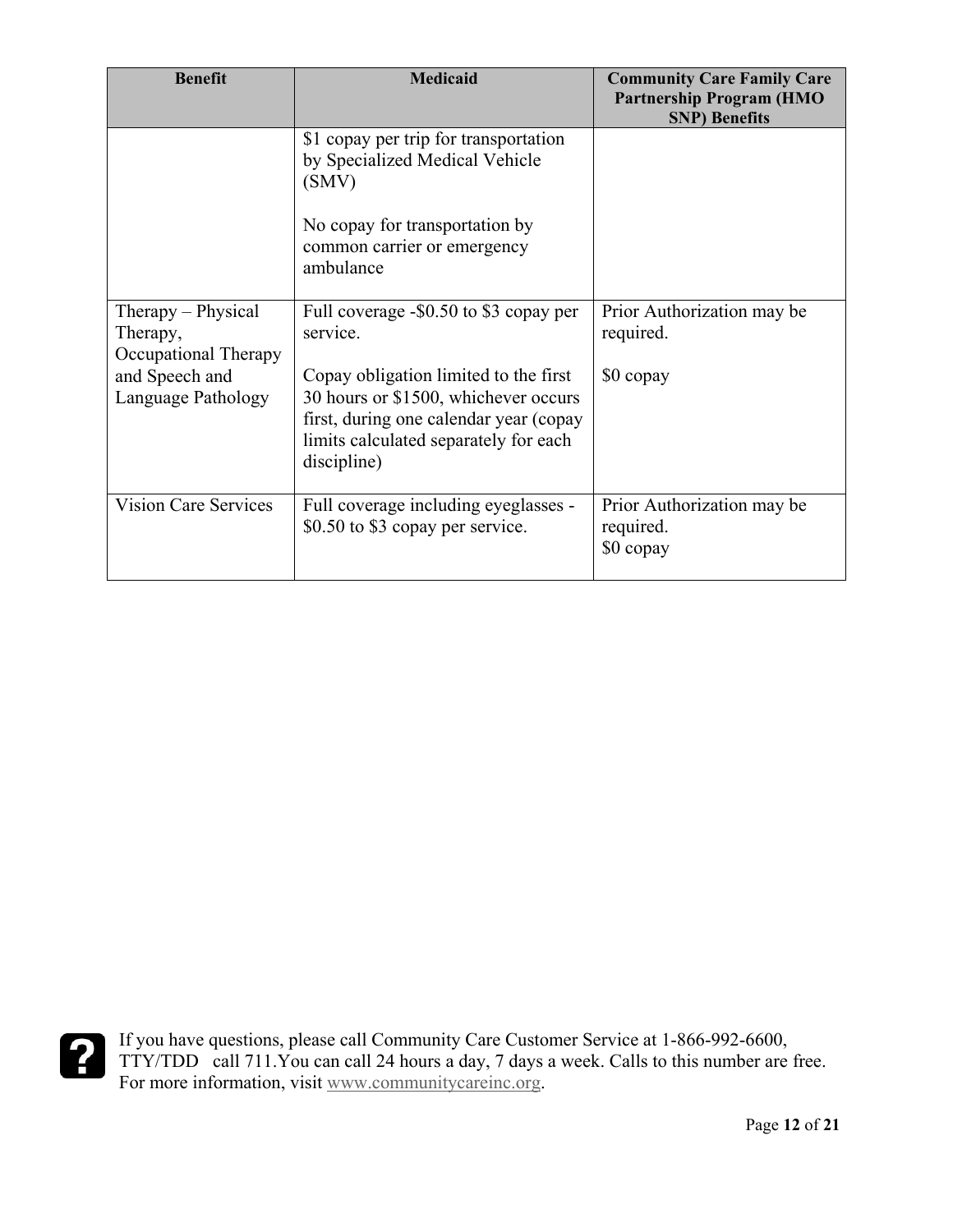## **MEDICAID LONG-TERM CARE SERVICES**

All members of Partnership are also eligible to receive the long-term care benefits which are covered by Medicaid and listed in the chart below. All of the services in the Partnership benefit package must be prior approved by your care team.

| <b>Premiums and</b><br><b>Benefits</b>                                            | <b>Community Care Family Care</b><br><b>Partnership Program (HMO SNP)</b> | What you should know                                 |
|-----------------------------------------------------------------------------------|---------------------------------------------------------------------------|------------------------------------------------------|
| <b>Adaptive Aids</b>                                                              | Covered                                                                   | Prior Authorization may be                           |
| (general and vehicle)                                                             |                                                                           | required.                                            |
|                                                                                   |                                                                           | \$0 copay                                            |
| <b>Adult Day Care</b>                                                             | Covered                                                                   | Prior Authorization may be<br>required.              |
|                                                                                   |                                                                           | \$0 copay                                            |
| Assistive Technology/<br><b>Communication Aids</b>                                | Covered                                                                   | Prior Authorization may be<br>required.              |
|                                                                                   |                                                                           | \$0 copay                                            |
| Care/ Case<br>Management<br>(including<br><b>Assessment and Case</b><br>Planning) | Covered                                                                   | \$0 copay                                            |
| Consultative Clinical<br>and Therapeutic<br>Services for<br>Caregivers            | Covered                                                                   | Prior Authorization may be<br>required.<br>\$0 copay |
| <b>Consumer Education</b><br>and Training                                         | Covered                                                                   | Prior Authorization may be<br>required.<br>\$0 copay |
| Counseling and<br>Therapeutic<br>Resources                                        | Covered                                                                   | Prior Authorization may be<br>required.<br>\$0 copay |
| Environmental<br>Accessibility<br><b>Adaptations</b> (Home                        | Covered                                                                   | Prior Authorization may be<br>required.              |

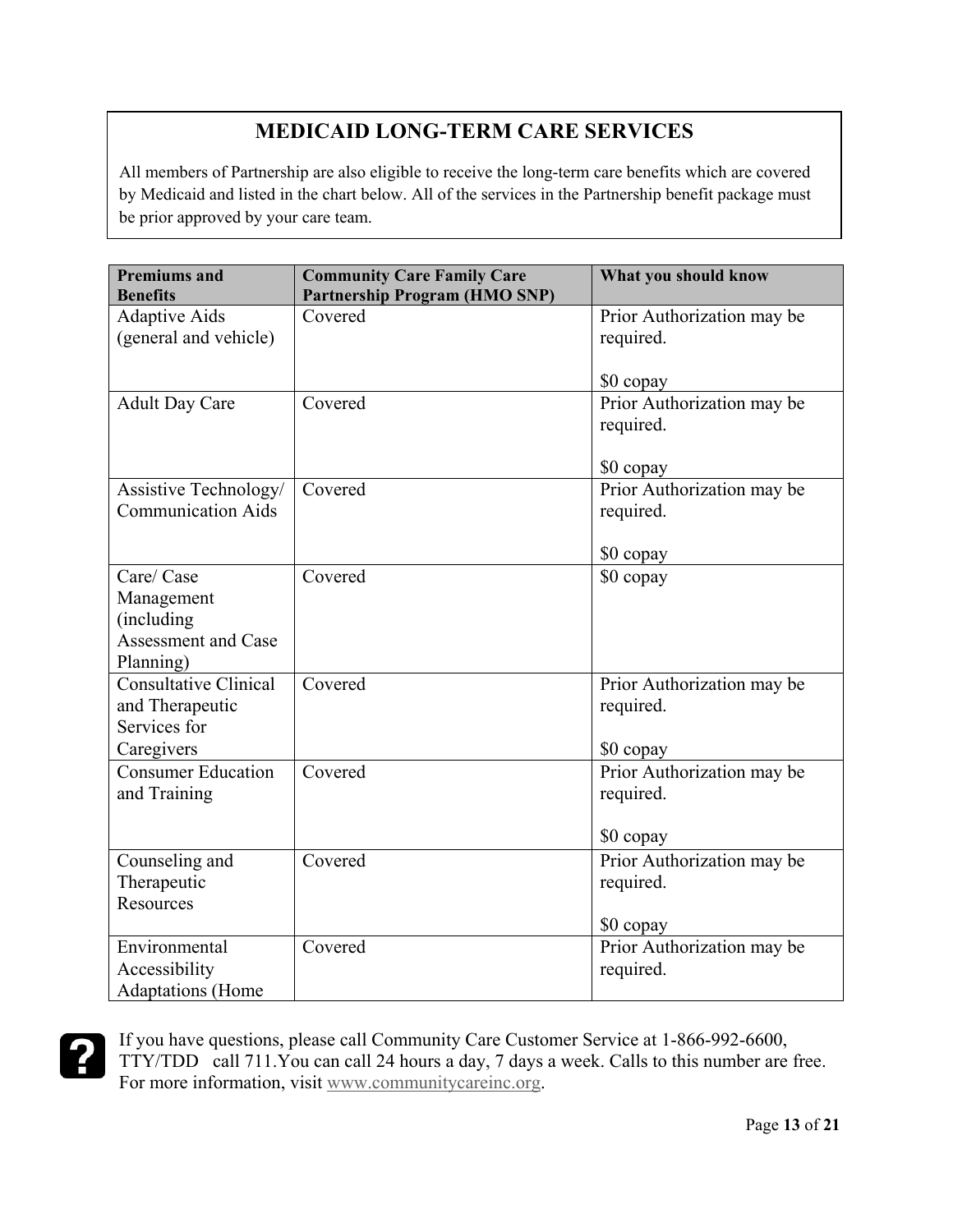| <b>Premiums and</b><br><b>Benefits</b>                                                                                                                                                                            | <b>Community Care Family Care</b><br><b>Partnership Program (HMO SNP)</b> | What you should know                                                                                          |
|-------------------------------------------------------------------------------------------------------------------------------------------------------------------------------------------------------------------|---------------------------------------------------------------------------|---------------------------------------------------------------------------------------------------------------|
| Modifications)                                                                                                                                                                                                    |                                                                           | \$0 copay                                                                                                     |
| Financial<br><b>Management Services</b>                                                                                                                                                                           | Covered                                                                   | Prior Authorization may be<br>required.                                                                       |
|                                                                                                                                                                                                                   |                                                                           | \$0 copay                                                                                                     |
| <b>Habilitation Services</b><br>Daily Living<br>$\bullet$<br><b>Skills Training</b><br>Day<br>$\bullet$<br>Habilitation<br>Services                                                                               | Covered                                                                   | Prior Authorization may be<br>required.<br>\$0 copay                                                          |
| Housing Counseling                                                                                                                                                                                                | Covered                                                                   | Prior Authorization may be<br>required.<br>\$0 copay                                                          |
| Meals - Home<br>Delivered                                                                                                                                                                                         | Covered                                                                   | Prior Authorization may be<br>required.<br>\$0 copay                                                          |
| Personal Emergency<br><b>Response System</b><br><b>Services</b>                                                                                                                                                   | Covered                                                                   | Prior Authorization may be<br>required.<br>\$0 copay                                                          |
| Prevocational<br><b>Services</b>                                                                                                                                                                                  | Covered                                                                   | Prior Authorization may be<br>required.<br>\$0 copay                                                          |
| <b>Relocation Services</b>                                                                                                                                                                                        | Covered                                                                   | Prior Authorization may be<br>required.<br>\$0 copay                                                          |
| <b>Residential Services:</b><br><b>Residential Care</b><br>Apartment<br>Complex (RCAC)<br><b>Community Based</b><br>$\bullet$<br>Residential<br>Facility (CBRF)<br><b>Adult Family</b><br>$\bullet$<br>Home (AFH) | Covered                                                                   | Prior Authorization may be<br>required.<br>\$0 copay*<br>*Members are required to pay<br>Room and Board costs |

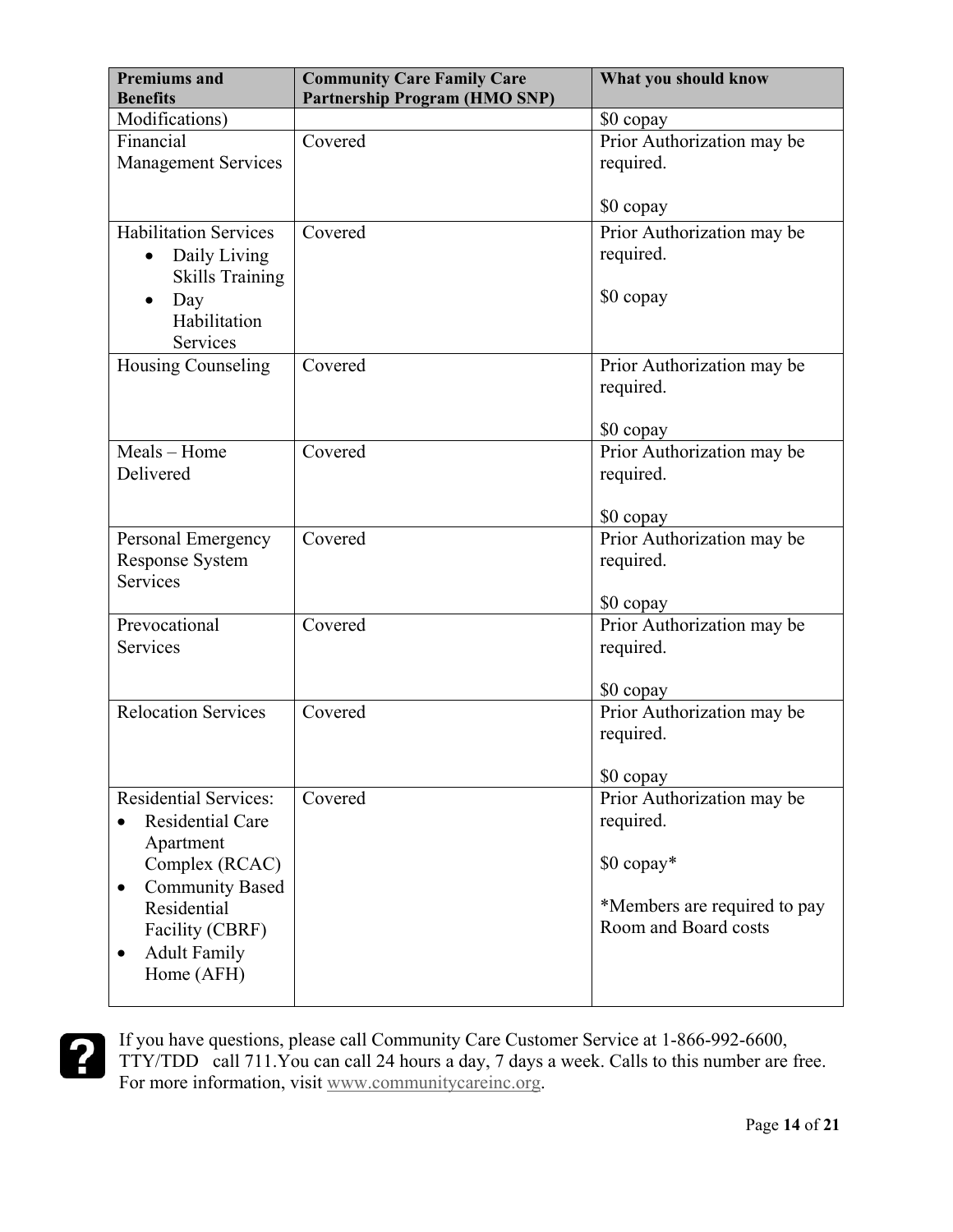| <b>Premiums</b> and<br><b>Benefits</b>                  | <b>Community Care Family Care</b><br><b>Partnership Program (HMO SNP)</b> | What you should know                                 |
|---------------------------------------------------------|---------------------------------------------------------------------------|------------------------------------------------------|
| Respite Care (for<br>caregivers and<br>members in non-  | Covered                                                                   | Prior Authorization may be<br>required.              |
| institutional and<br>institutional settings)            |                                                                           | \$0 copay                                            |
| <b>Skilled Nursing</b><br><b>Services</b>               | Covered                                                                   | Prior Authorization may be<br>required.<br>\$0 copay |
| <b>Specialized Medical</b><br>Equipment and<br>Supplies | Covered                                                                   | Prior Authorization may be<br>required.<br>\$0 copay |
| <b>Support Broker</b>                                   | Covered                                                                   | Prior Authorization may be<br>required.<br>\$0 copay |
| Supported<br>Employment                                 | Covered                                                                   | Prior Authorization may be<br>required.<br>\$0 copay |
| Supportive Home<br>Care                                 | Covered                                                                   | Prior Authorization may be<br>required.<br>\$0 copay |
| Training Services for<br><b>Unpaid Caregivers</b>       | Covered                                                                   | Prior Authorization may be<br>required.<br>\$0 copay |
| Transportation<br>(Specialized<br>Transportation)       | Covered                                                                   | Prior Authorization may be<br>required.<br>\$0 copay |
| <b>Vocational Futures</b><br>Planning                   | Covered                                                                   | Prior Authorization may be<br>required.<br>\$0 copay |

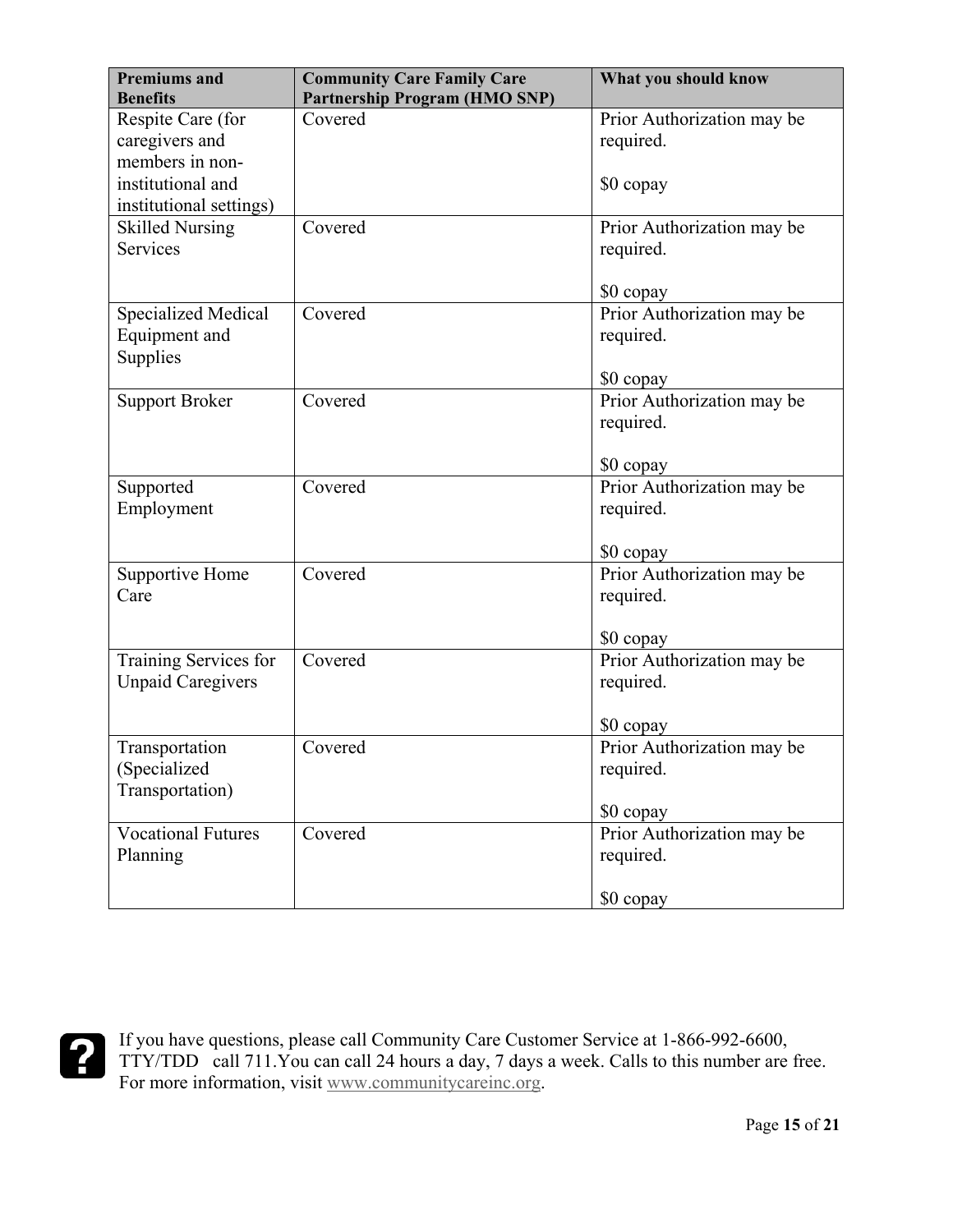Community Care is a fully integrated Medicare and Medicaid health and long-term care program for the frail elderly and adults with physical or developmental disabilities. Members receive all Medicaid and Medicare benefits through the Partnership model of care, which includes but is not limited to:

- combined Medicaid and Medicare eligibility and enrollment procedures;
- member participation in care planning;
- member and team cooperation in managing care;
- quality management; and
- help with grievances and appeals.

#### **Because you are a member of this Partnership program, your Medicare deductible and coinsurance amounts are paid on your behalf.**

Community Care, a Medicare Advantage Special Needs Plan, is a different kind of health plan, providing your health care services in a personal way. We work with you and your family to give the kind of care you need and want. We want you to stay independent and will encourage you to do as much for yourself as possible. We help you to make informed health choices.

Your health care is planned with you and your family or significant others by a special group of people working with you. An Interdisciplinary Team (Team) works with you to identify your goals (outcomes), and develops a Plan to support achievement of these outcomes. As a member of Community Care, you may be responsible for a monthly cost share. This amount is determined by your county Income Maintenance Agency and **must be paid** to keep your eligibility for Medicaid. Community Care will bill you for the cost share each month. (The federal government refers to this as the "post-eligibility treatment of income.").

If you reside in substitute care, you **must also pay** for room and board. Community Care will bill you for the room and board each month.

Providers may not bill you for covered benefits that were authorized by Community Care and received while you were enrolled in our plan. Providers may bill you for non-covered services that you have agreed to pay.

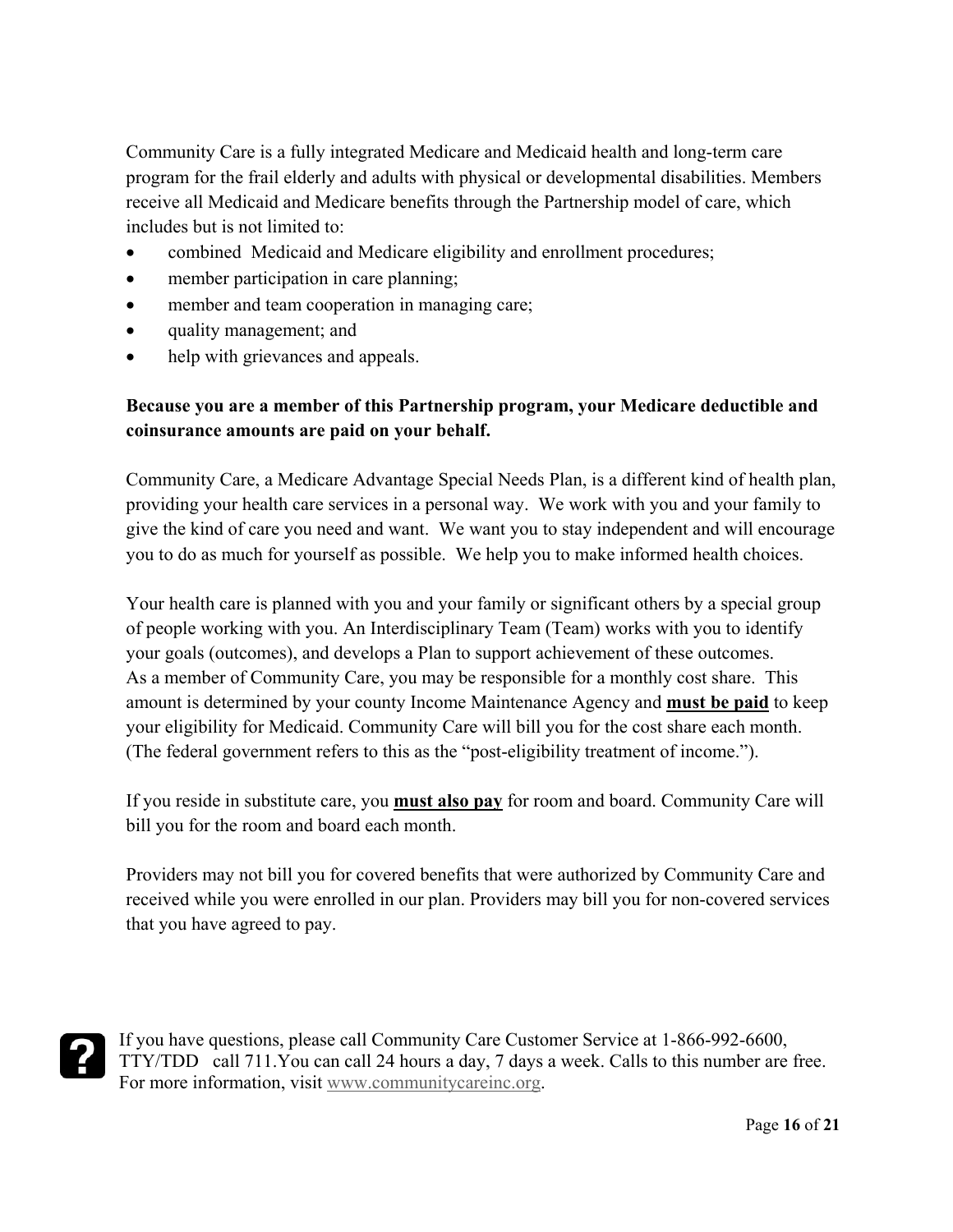Please remember that **you must** contact the ADRC in your county to enroll or disenroll. That is the only way to enroll or disenroll in Community Care's Partnership Program.

Contact your local Aging and Disability Resource Center (ADRC) to find out if you are eligible to join and to enroll.

You can contact the ADRC for your county of residence as listed below.

| <b>Calumet County ADRC</b>        | 920-849-1451 | TTY Call the Wisconsin Relay System at 711 |
|-----------------------------------|--------------|--------------------------------------------|
| Kenosha County ADRC               | 262-605-6646 | TTY Call the Wisconsin Relay System at 711 |
| Milwaukee County ARC <sup>1</sup> | 414-286-6874 | TTY 414-289-8591                           |
| Milwaukee County DRC <sup>2</sup> | 414-289-6660 | TTY 414-289-8559                           |
| Racine County ADRC                | 262-638-6800 | TTY Call the Wisconsin Relay System at 711 |
| <b>Outagamie County ADRC</b>      | 920-832-5178 | TTY call the Wisconsin Relay System at 711 |
| <b>Ozaukee County ADRC</b>        | 262-284-8120 | TTY call the Wisconsin Relay System at 711 |
| <b>Washington County ADRC</b>     | 262-335-4497 | TTY call the Wisconsin Relay System at 711 |
| Waukesha County ADRC              | 262-548-7848 | TTY call the Wisconsin Relay System at 711 |
| <b>Waupaca County ADRC</b>        | 715-258-6400 | TTY call the Wisconsin Relay System at 711 |

<sup>1</sup> For individuals age 60 and older

2 For individuals under age

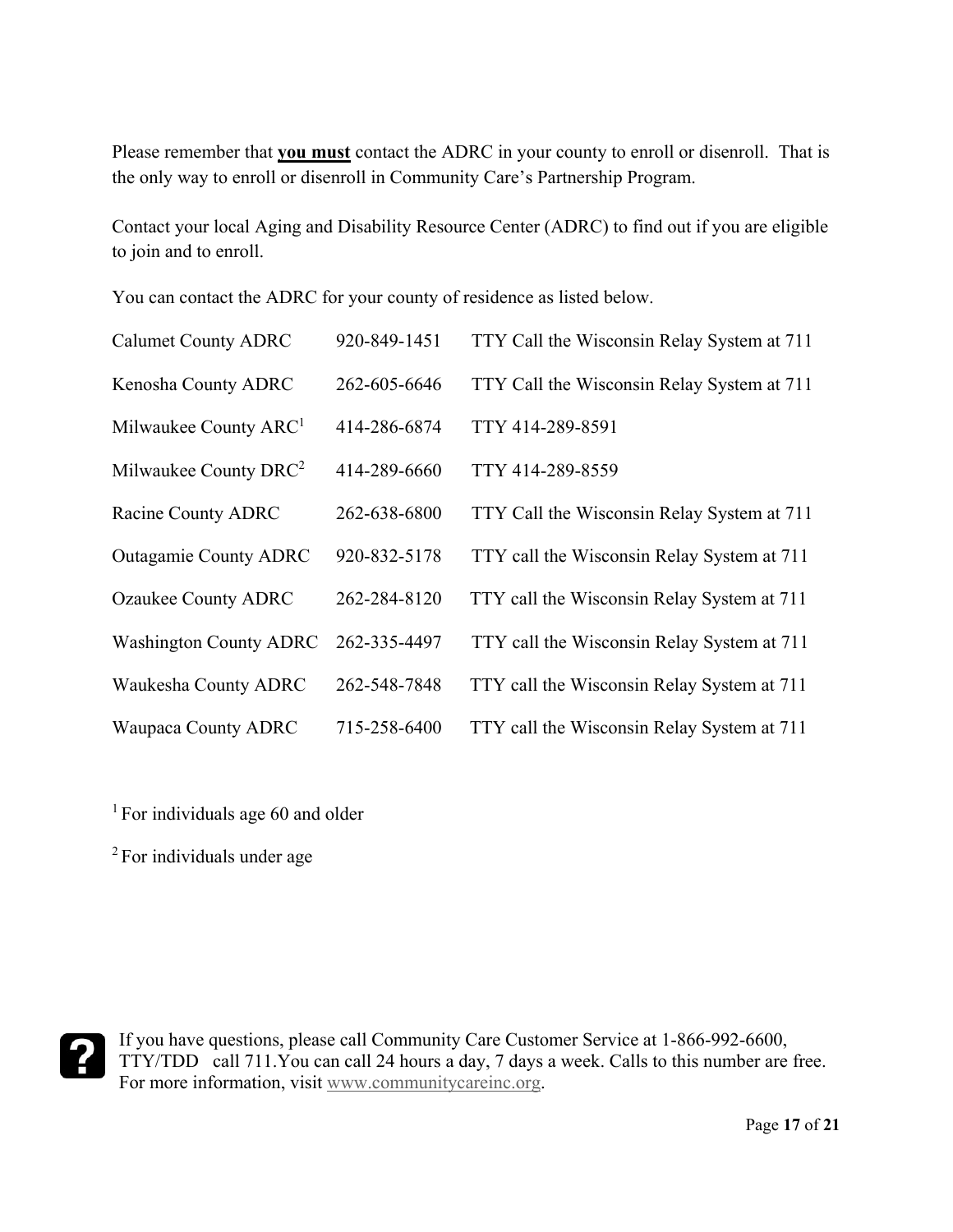# **English**

ATTENTION: If you speak English, language assistance services are available to you free of charge. Call 1-866- 992-6600 (TTY: 711).

# **Spanish**

ATENCIÓN: Si habla español, los servicios de asistencia de idiomas están disponibles sin cargo, llame al 1-866-992-6600 (TTY: 711).

# **Hmong**

CEEB TOOM: Yog koj hais lus Hmoob, kev pab rau lwm yam lus muaj rau koj dawb xwb. Hu 1-866-992-6600 (TTY:711).

# **Chinese**

注意:如果您说中文,您可获得免费的语言协助服务。请致 电1-866-992-6600 (TTY 文字电话: 711).

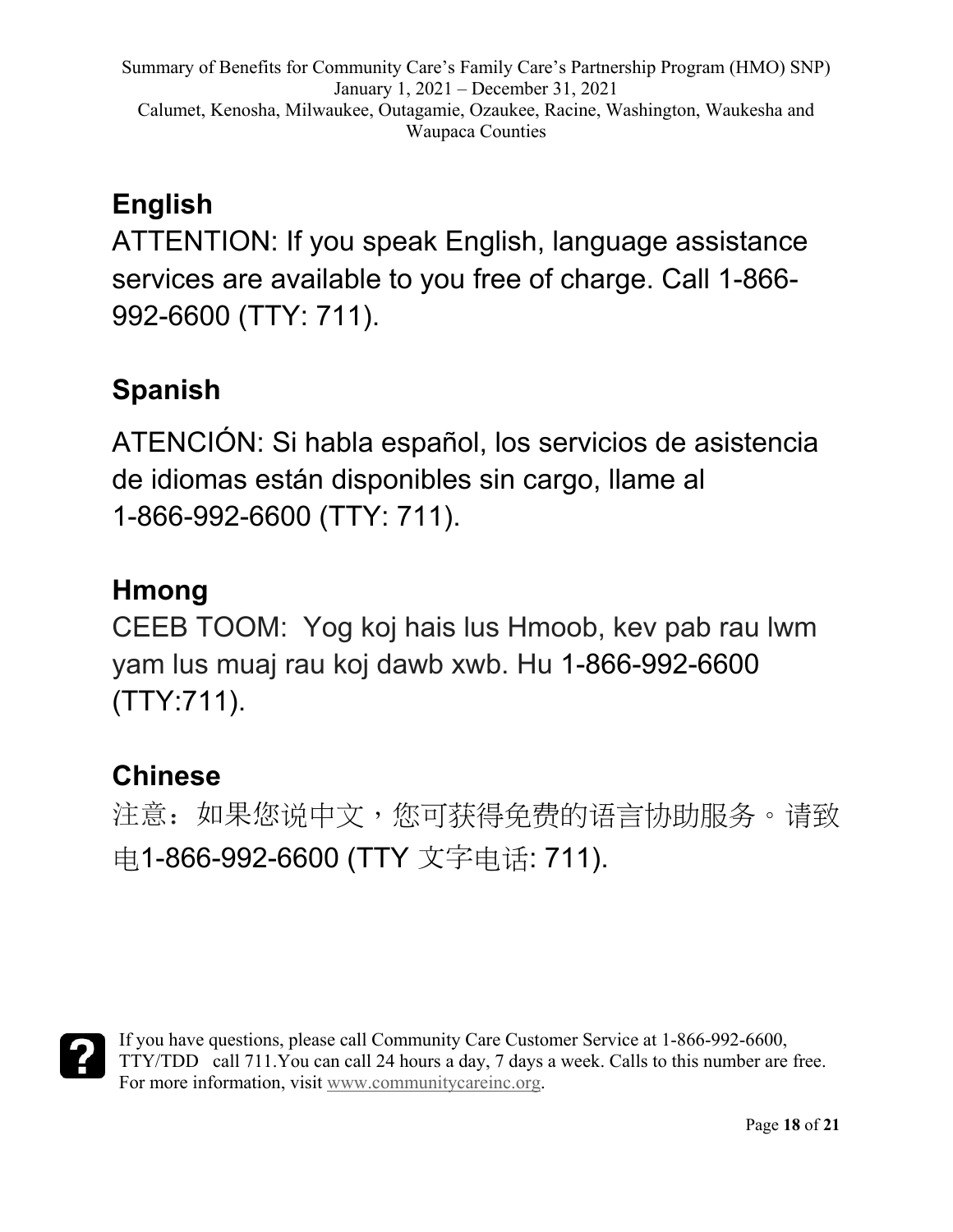# **Serbo-Croatian**

PAŽNJA: Ako govorite srpsko-hrvatski imate pravo na besplatnu jezičnu pomoć. Nazovite 1-866-992-6600 (telefon za gluhe: 711).

# **Arabic**

تنبیھ: إذا كنتم تتحدثون العربیة، تتوفر لكم مساعدة لغویة مجانیة. اتصلوا بالرقم 711 .(ھاتف نصي: 1-866-992-6600-)

Community Care:

- Provides free aids and services to people with disabilities to communicate effectively with us, such as:
	- o Qualified sign language interpreters
	- o Written information in other formats (large print, audio, accessible electronic formats, other formats)

• Provides free language services to people whose primary language is not English, such as:

- o Qualified interpreters
- o Information written in other languages

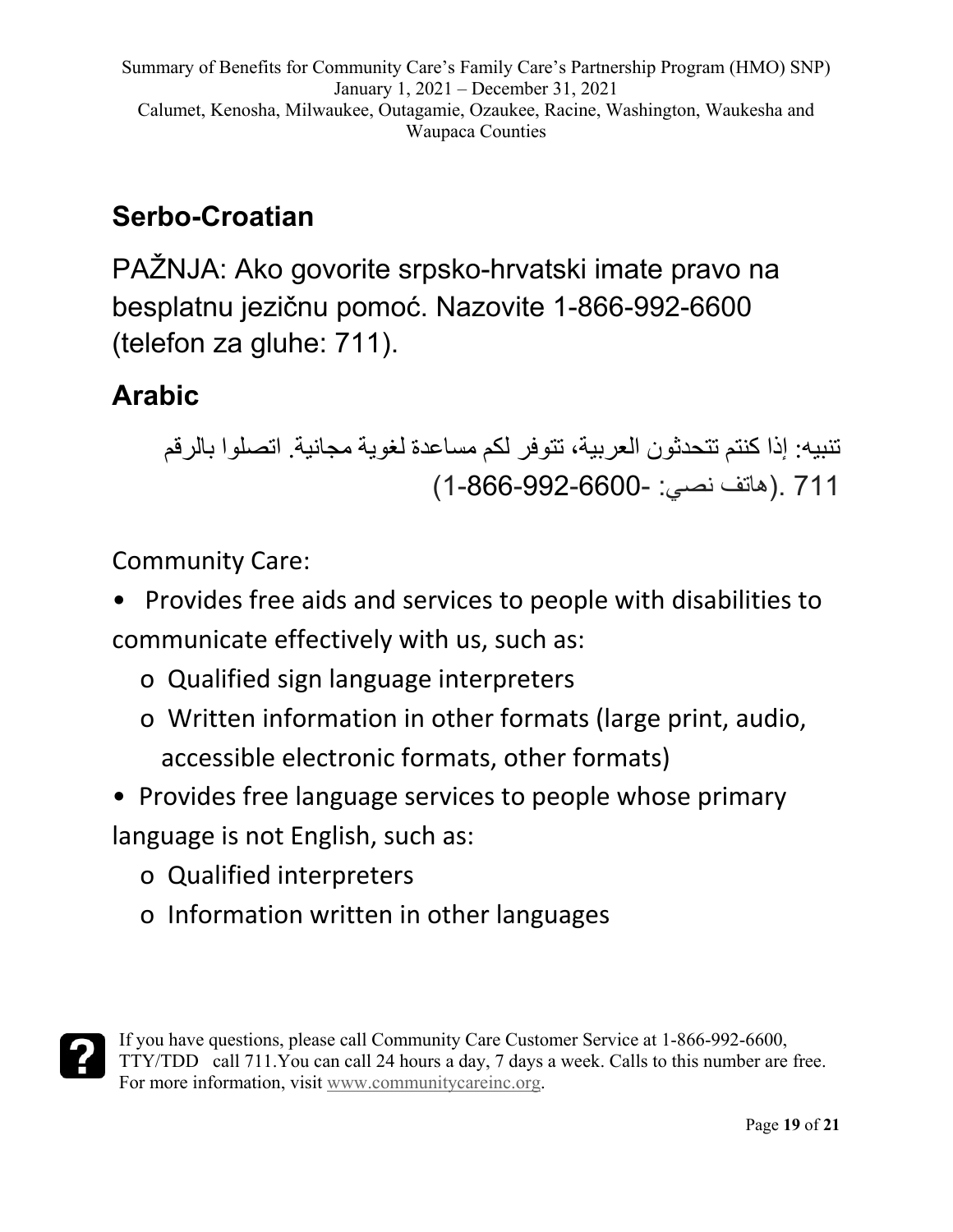If you need these services, contact your care team toll free at 1- 866-992-6600.

> For more information, please call us at the phone number below or visit us at [www.communitycareinc.org.](http://www.communitycareinc.org/)

Toll free: 1-866-992-6600, TTY users should call 711.

You can call us 24 hours a day, 7 days a week.

You can see our plan's provider directory at out website at www.communitycareinc.org.

We cover Part D drugs. In addition we cover Part B drugs such as chemotherapy and some drugs administered by your provider.

You can see the complete plan formulary (list of Part D prescription drugs) and any restrictions on our website at [www.communitycareinc.org.](http://www.communitycareinc.org/)

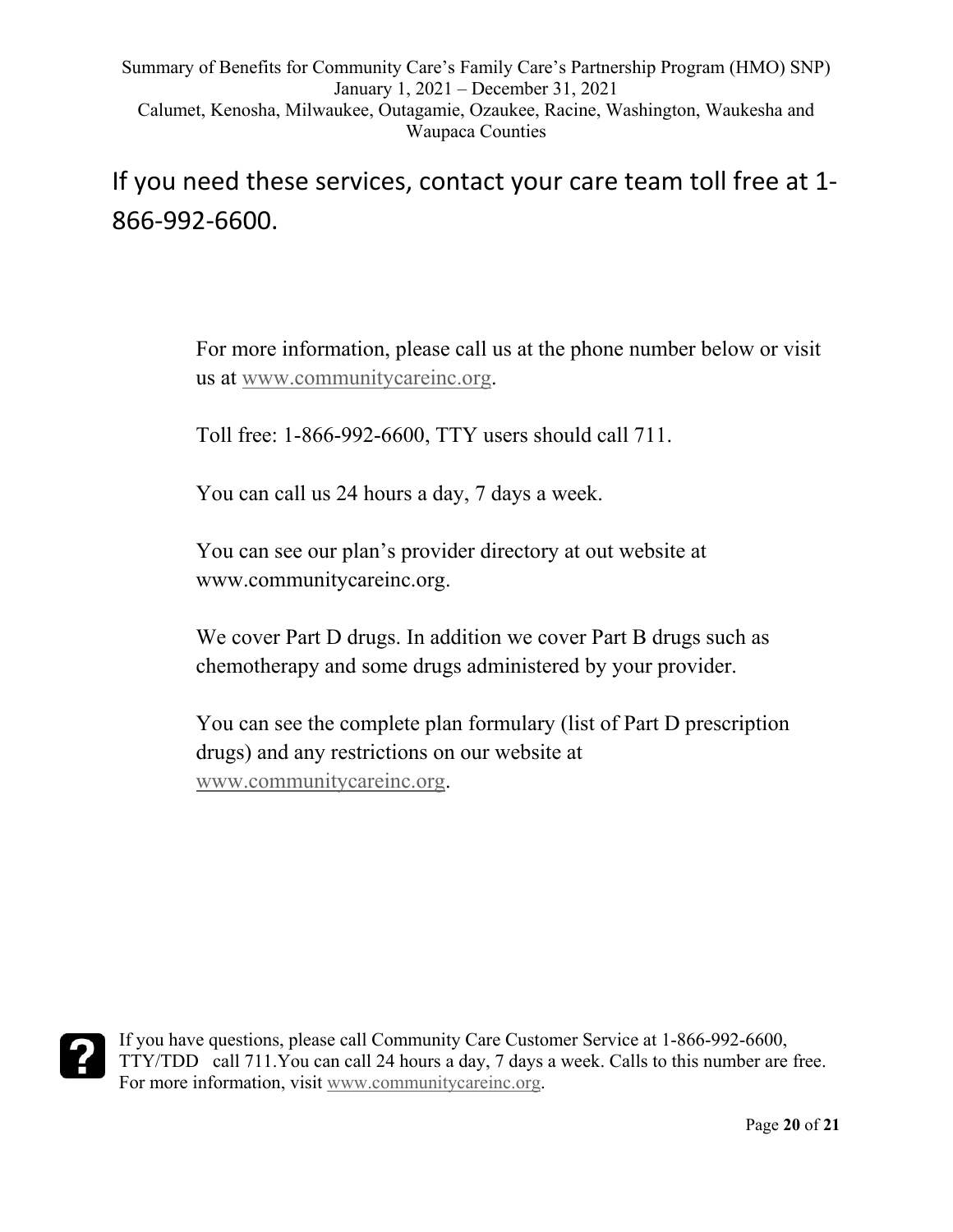### **Pre-Enrollment Checklist**

Before making an enrollment decision, it is important that you fully understand our benefits and rules. If you have any questions, you can call and speak to a customer service representative at 1-866-992-6600, TTY call 711.

#### **Understanding the Benefits**

Review the full list of benefits found in the Evidence of Coverage (EOC), especially for those services that you routinely see a doctor. Visit [www.communitycare](http://www.communitycare/) inc.org or call 1-966-992-6600, TTY call 711, to view a copy of the EOC.



Review the provider directory (or ask your doctor) to make sure the doctors you see now are in the network. If they are not listed, it means you will likely have to select a new doctor.

Review the pharmacy directory to make sure the pharmacy you use for any prescription medicines is in the network. If the pharmacy is not listed, you will likely have to select a new pharmacy for your prescriptions.

#### **Understanding Important Rules**

You must continue to pay your Medicare Part B premium (unless your Part B premium is paid for you by Medicaid or another third party). This premium is normally taken out of your Social Security check each month.

Benefits, premiums and/or copayments/co-insurance may change on January 1, 2021.

Except in emergency or urgent situations, we do not cover services by out-of-network providers (doctors who are not listed in the provider directory). If you are an Indian member, you are permitted to obtain covered services from out-of-network Indian health care providers.



This plan is a dual eligible special needs plan (D-SNP). Your ability to enroll will be based on verification that you are entitled to both Medicare and medical assistance from a state plan under Medicaid. To be eligible for our plan you must be eligible for Full Medicaid Benefits in Wisconsin.